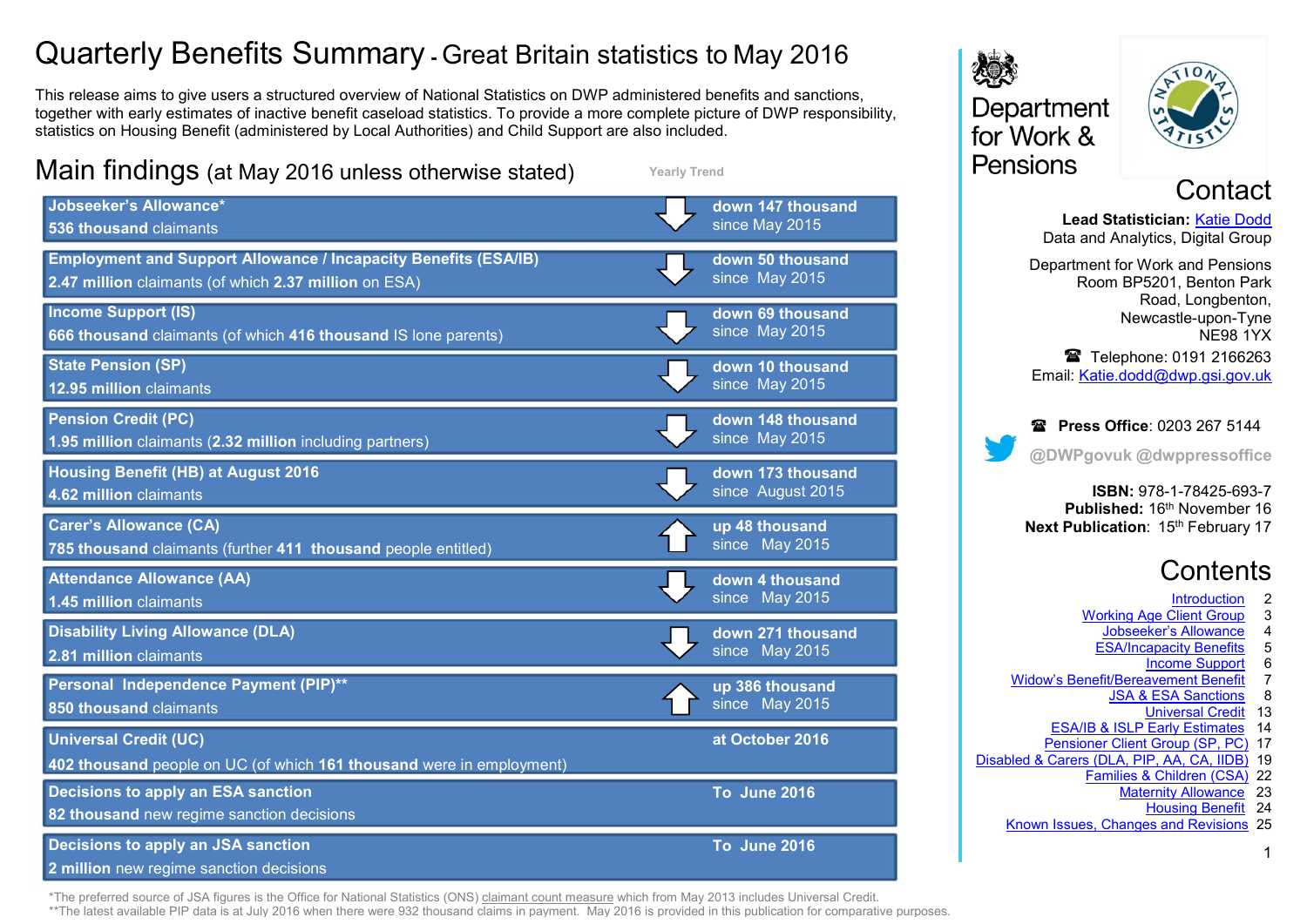### <span id="page-1-0"></span>Introduction

This release contains the latest Department for Work and Pensions National and Official Statistics.

#### **In this document**

DWP has traditionally administered benefits to a range of claimants who may, or may not have more than one interaction with the department. These benefits include Attendance Allowance, Bereavement Benefit, Carer's Allowance, Disability Living Allowance, Employment and Support Allowance, Housing Benefit, Income Support, Incapacity Benefit/Severe Disablement Allowance, Jobseeker's Allowance, Maternity Allowance, Pension Credit, State Pension, Personal Independence Payments and Widow's Benefit. As well as providing users with an overview of individual benefit statistics, this release attempts to provide a summary of out of work working age and pensionable age client groups and statistical group breakdowns such as Jobseekers, Employment and Support Allowance/incapacity benefits, Lone Parents, and Other income related benefits.

The statistics are released quarterly in February, May, August and November and are primarily sourced from data originally collected via administrative systems. All regular series are full National Statistics **except** working age inactive benefit early estimates, Personal Independence Payments and sanctions (which are official statistics) and Universal Credit statistics (which are experimental). Further information is available [here.](http://www.statisticsauthority.gov.uk/national-statistician/types-of-official-statistics)

The early estimates for working age inactive benefit client groups are released monthly and are designed to give indicative, timely information; they are not a substitute for the National Statistics. They will be replaced by the quarterly National Statistics covering the same period when they are published. The National Statistics are the finalised figures.

These statistics were released on 16<sup>th</sup> November 16 according to the arrangements approved by the UK Statistics Authority. Not all DWP National Statistics are covered by this release. Some statistics have their own first release, but links to these are given throughout.

The UK Statistics Authority has designated these statistics as National Statistics, in accordance with the Statistics and Registration Service Act 2007 and signifying compliance with the Code of Practice for Official Statistics.

Designation can be broadly interpreted to mean that the statistics:

- meet identified user needs;
- are well explained and readily accessible:
- are produced according to sound methods; and
- are managed impartially and objectively in the public interest.

Once statistics have been designated as National Statistics it is a statutory requirement that the Code of Practice shall continue to be observed.

#### **Future Releases**

The next release will be in February 2017. This will contain benefits data to August 2016. For more details see our background information note.

#### **Supplementary statistics**

National benefit data (from 100% sources) underlying the charts and figures featured in this summary are available via our internet-based [100% tabulation tool.](http://tabulation-tool.dwp.gov.uk/100pc/tabtool.html)

The 100% tabulation tool includes further breakdowns by age, gender, duration of benefit, ethnicity and lower level geography e.g. region, local authority, parliamentary constituency. Statistics are also released via the [NOMIS](https://www.nomisweb.co.uk/Default.asp) website See Known [Issues, Changes and Revisions](#page-24-0) for an update on the Tabulation Tool.

Statistics on Housing Benefit claimants/weekly amounts, Personal Independence Payments, JSA/ESA sanction decisions, Work Programme and Universal Credit are now available via **Stat-Xplore**, an interactive way for users to create their own statistical tables and related breakdowns.

If you need a more detailed breakdown for a particular benefit (for example the type of JSA in payment) you may need to use our [5% sample data](http://tabulation-tool.dwp.gov.uk/5pc/tabtool.html) which has more detail but less comprehensive coverage.

**However, 100% data should always be used in preference to 5% estimates** (where available), as they are more accurate and form DWP's headline statistics.

Lower geographical statistics are available via the [Neighbourhood Statistics website.](http://tabulation-tool.dwp.gov.uk/NESS/page1.htm)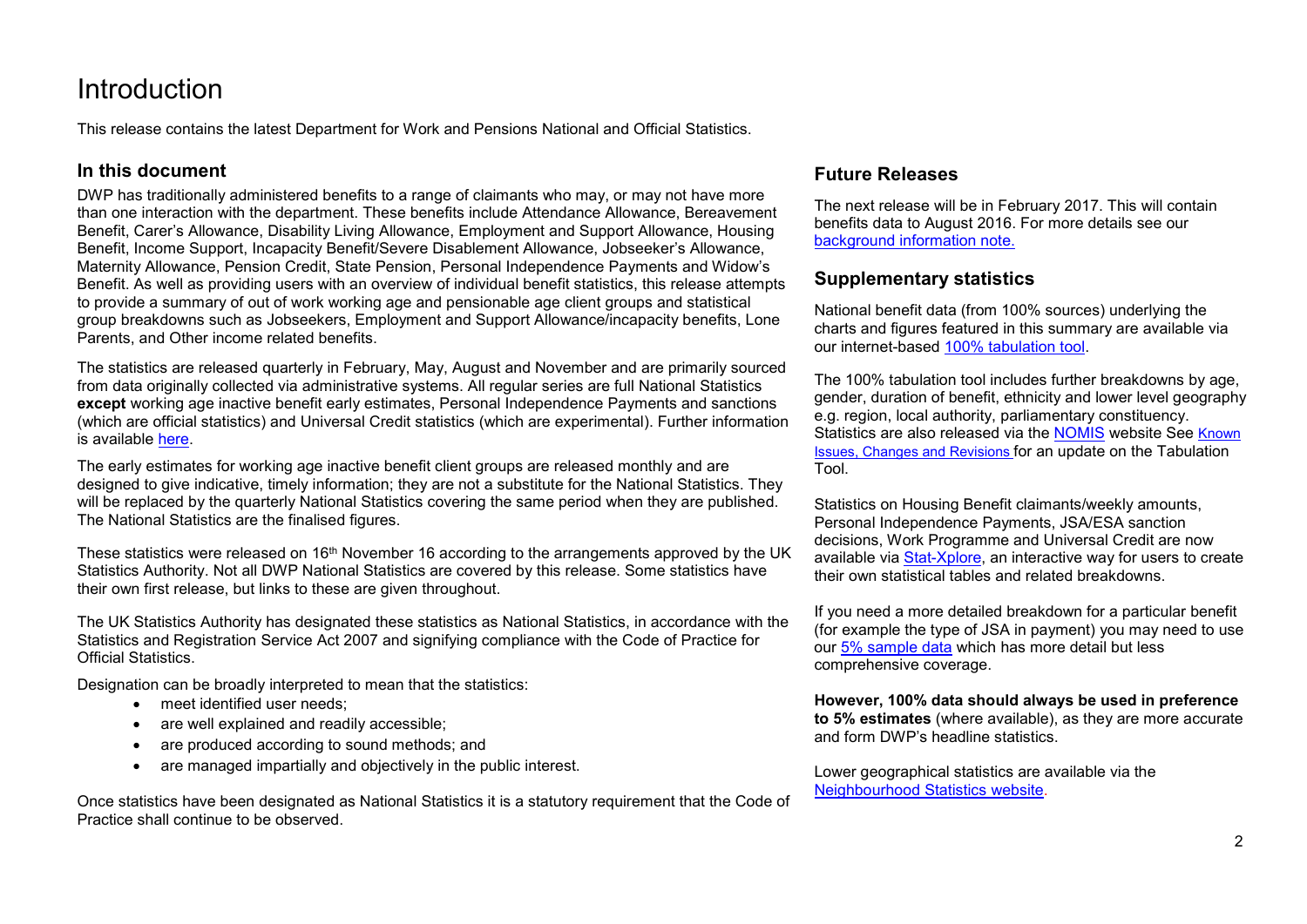### <span id="page-2-0"></span>1.1 Experimental Statistics - Working age client group

Combines data collected for DWP working age benefits\* and the [ONS Experimental Claimant Count.](https://www.nomisweb.co.uk/query/select/getdatasetbytheme.asp?theme=72) The Claimant Count is the headline indicator of the number of people claiming benefits principally for the reason of being unemployed. From May 2013 the Claimant Count includes people claiming Jobseeker's Allowance plus those who claim Universal Credit who are out of work. The information in this section focuses on claimants of out of work benefits excluding carers (as carers are not generally subject to labour market activation policies). While most people claiming these benefits will be out of work a small number will be in employment. See about these [statistics](#page-24-1) for further information.

The client group data does not include Personal Independence Payment.

#### **Main out of work benefits continue to follow their most recent trends**

Working age claimants by statistical group between August 1999 and May 2016





\*Jobseeker's Allowance (JSA), Incapacity Benefit, Employment and Support Allowance, Severe Disablement Allowance and Income Support for working age claimants (including Pension Credit for males under State Pension age).

"Other Income related" covers recipients of Income Support or Pension Credit who are not included in "ESA and incapacity benefits".

Note: a small revision has been made to February 2015 to February 2016 data to incorporate Universal Credit full service claimants into the experimental claimant count.

#### **Main Messages**

**The Claimant Count and Lone Parent group are decreasing over time (the Claimant Count at a much faster rate). The ESA and incapacity benefits client group has continued to rise slightly over the past year.**

Between August 1999 and May 2008, the Claimant Count in Great Britain fell from 1.21 million to 807 thousand. However, it rose to over 1.60 million at February 2010. Since then, numbers remained broadly steady until a fall to under 1 million at August 2014.

In the last year the Claimant Count fell 17 thousand to **747 thousand in May 2016**.

**The number of claimants in the Lone Parent client group** fell from 945 thousand to **416 thousand** between August 1999 and **May 2016**.

The number of working age claimants of **Employment and Support Allowance (ESA) and incapacity benefits totals 2.47 million at May 2016**. This shows a decrease of 50 thousand since last year.

The **[Tabulation](http://tabulation-tool.dwp.gov.uk/100pc/wa/ccdate/ccstatgp/a_carate_r_ccdate_c_ccstatgp.html) Tool Client group** data does not include Universal Credit.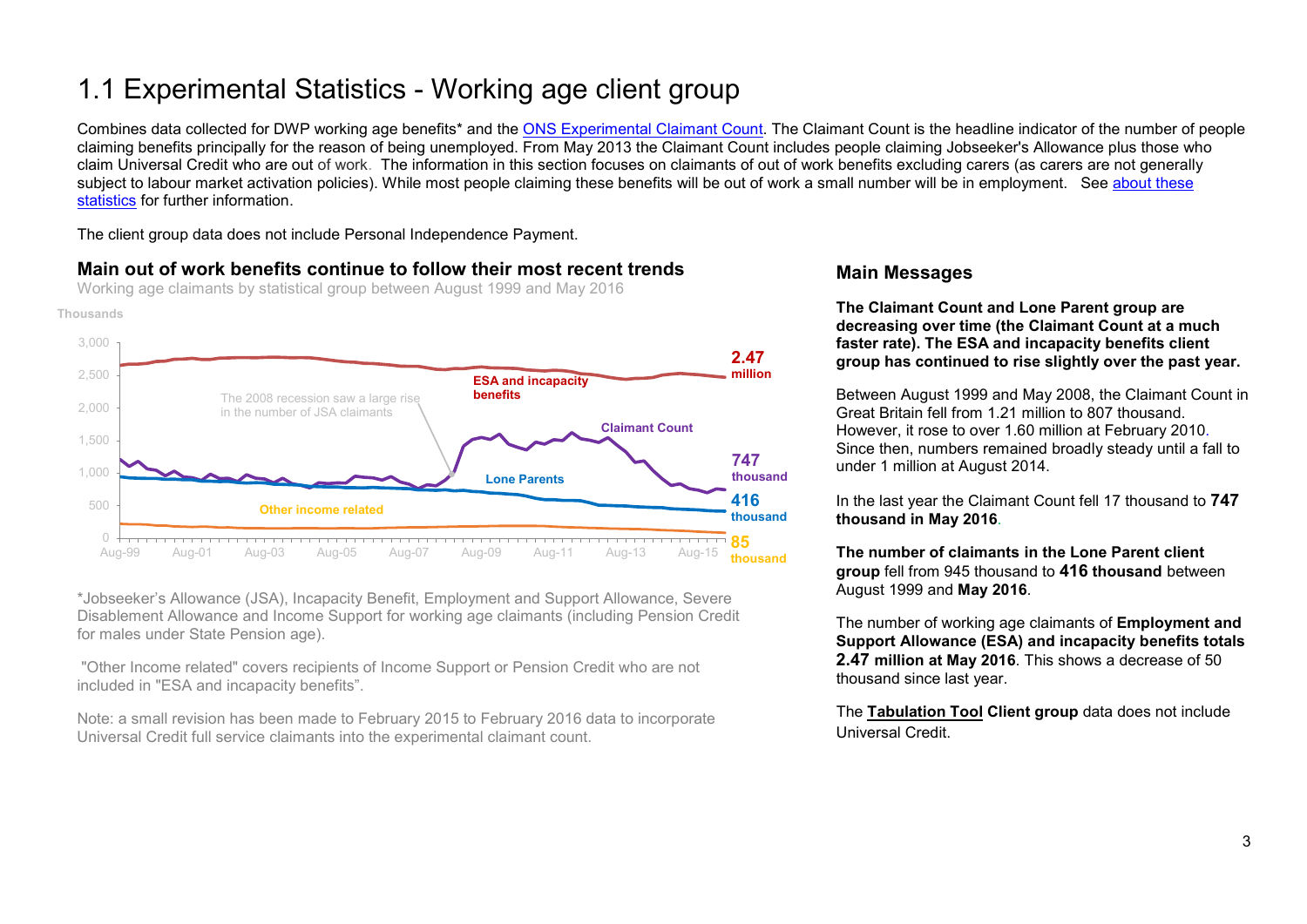### <span id="page-3-0"></span>1.2 National Statistics – Jobseekers Allowance

Jobseeker's Allowance (JSA) was introduced on 7th October 1996 and has both contributory and income-related elements. It is paid to people under state pension age who are available for and actively seeking work. [Universal Credit](https://www.gov.uk/government/collections/universal-credit-statistics) was introduced in April 2013 and will abolish income-based Jobseeker's Allowance as it is rolled out. The Office for National Statistics (ONS) [claimant count measure](https://www.nomisweb.co.uk/query/select/getdatasetbytheme.asp?theme=72) includes JSA and Universal Credit from May 2013 and is the preferred source.

\*Pictorial representation rounded to the nearest 10%

#### **The number of people on Jobseeker's Allowance is decreasing. Males account for almost two thirds of all Jobseeker's Allowance claims**

Jobseeker's Allowance claimants by Gender: August 1999 to May 2016





#### **Main Messages**

The DWP figures show the **total number of Jobseeker's Allowance claimants at May 2016 was 536 thousand**. **Female claimants represented 38%** of the total number of JSA claimants (**203 thousand**), while **males represented 62% (333 thousand)**.

**The total number of JSA claimants has decreased by 147 thousand since May 2015**, with **men decreasing by 104 thousand** and **women decreasing by 43 thousand**.

See **[Tabulation](http://tabulation-tool.dwp.gov.uk/100pc/jsa/ccdate/ccsex/a_carate_r_ccdate_c_ccsex.html)** for full supporting **JSA** data.

#### The preferred source of JSA figures is the Office for National Statistics (ONS) [claimant count measure](https://www.nomisweb.co.uk/query/select/getdatasetbytheme.asp?theme=72) which from May 2013 includes Universal Credit.

DWP produce a separate set of Jobseeker's Allowance figures to enable cross-benefit analysis and supply a wider range of breakdowns, and these are provided in this release.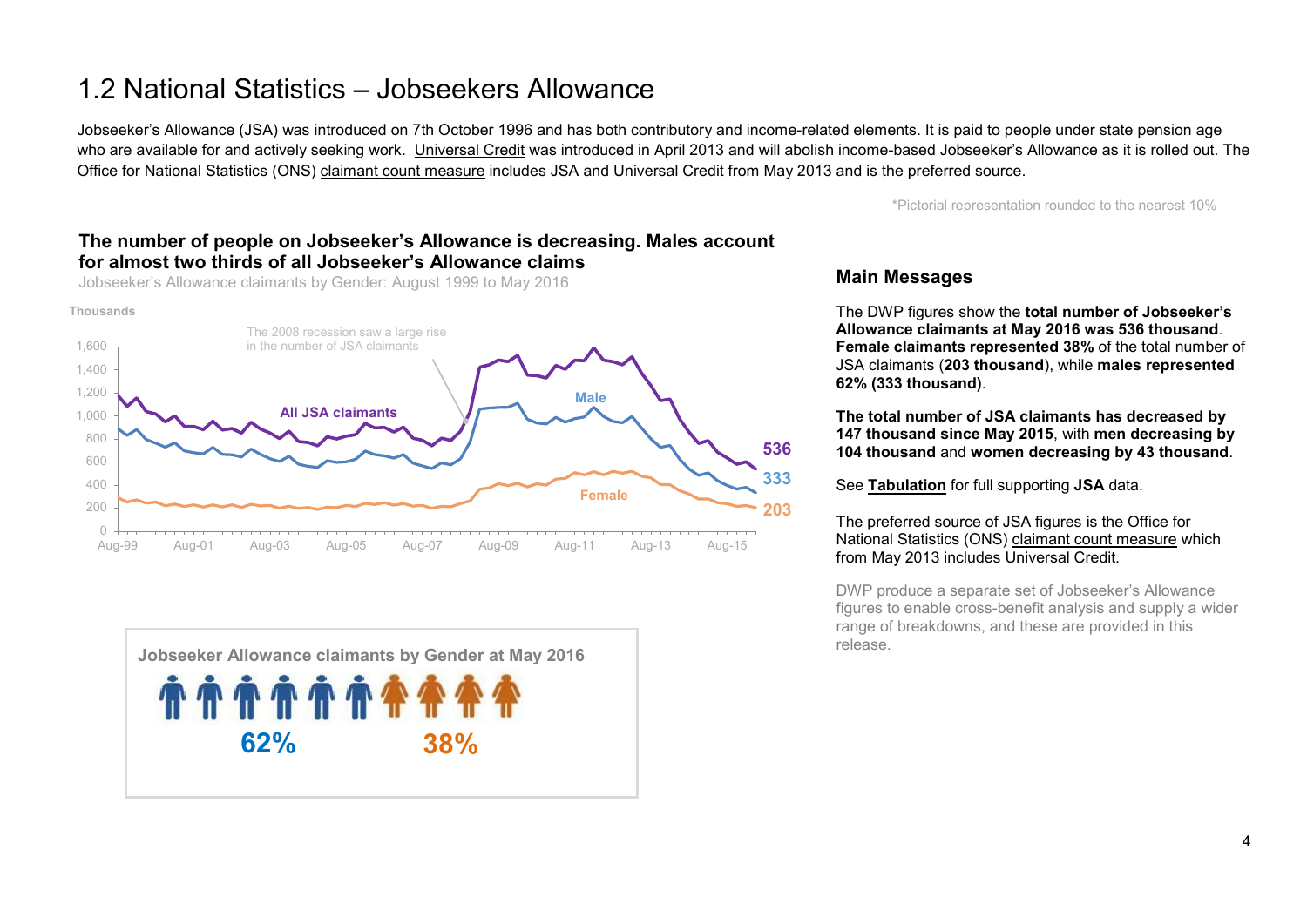### <span id="page-4-0"></span>1.3 National Statistics – Employment and Support Allowance and incapacity benefits

From October 2008, Employment & Support Allowance (ESA) replaced Incapacity Benefit (IB) and Income Support (IS) paid on the grounds of incapacity for new claims. Incapacity benefits consist of Incapacity Benefit (introduced on 13th April 1995 and paid to people who are incapable of work and who have paid sufficient contributions throughout their working life) and Severe Disablement Allowance (SDA). This section includes a small number of claimants over State Pension age; therefore figures may differ to those in section 1.1 which refers to working age claimants only.

Between October 2010 and spring 2014 most claimants who received IB, SDA and IS paid on the grounds of illness or disability were assessed to see if they qualified for ESA. If they qualified for ESA their IB, SDA or IS claim was converted into an ESA claim. For claimants who were previously in receipt of IB or SDA, their benefit was converted to contributory ESA; if they were previously in receipt of IS their benefit was converted to income-related ESA. In the same way as with IB, contributory ESA can be paid with an income-related top up and a transitional addition if appropriate. The government has limited the period for which contribution-based ESA can be paid in some circumstances. These changes came into effect on 1 May 2012. Claimants who have already received 365 days of contribution-based ESA saw their entitlement end on 30 April 2012*.* 

[Universal Credit](https://www.gov.uk/government/collections/universal-credit-statistics) was introduced in April 2013 and will abolish income-related Employment and Support Allowance as it is rolled out.

#### **The number of people on ESA is rising, as the number on Incapacity Benefit falls**

Employment and Support Allowance/Incapacity benefits claimants since May 2005

 $\cap$ 500 1,000 1,500 2,000 2,500 3,000 May-05 Aug-05 Nov-05 Feb-06 May-06 Aug-06 Nov-06 Feb-07 May-07 Aug-07 Nov-07 Feb-08 May-08 Aug-08 Nov-08 Feb-09 May-09 Aug-09 Nov-09 Feb-10 May-10 Aug-10 Nov-10 Feb-11 May-11 Aug-11 Nov-11 Feb-12 May-12 Aug-12 Nov-12 Feb-13 May-13 Aug-13 Nov-13 Feb-14 May-14 Aug-14 Nov-14 Feb-15 May-15 Aug-15 Nov-15 Feb-16 May-16 **Thousands** IB SDA ESA

#### Employment and Support Allowance and Incapacity Benefit caseload proportions

#### **Main Messages**

**At May 2016, there were 2.47 million claimants of Employment and Support Allowance and incapacity benefits** (Incapacity Benefit or Severe Disablement Allowance), a decrease of 50 thousand on a year earlier. 52% of claimants were men and 48% women. The male caseload has decreased by 42 thousand and the female caseload has decreased by 8 thousand in the year to May 2016. See **[Tabulation](http://tabulation-tool.dwp.gov.uk/100pc/tabtool.html)** for full supporting data.

In May 2016, approximately **93.0%** of claimants were in receipt of benefit payments from Incapacity Benefit, Severe Disablement Allowance, Employment and Support Allowance, Income Support or Pension Credit. **The remaining 7.0% received National Insurance credits only** (i.e. no payment of IB, SDA, ESA, IS or PC). This compares to 5.8% receiving no benefit payments in February 2012. This change is because the government has limited the period for which contribution-based ESA can be paid in some circumstances (see information above).

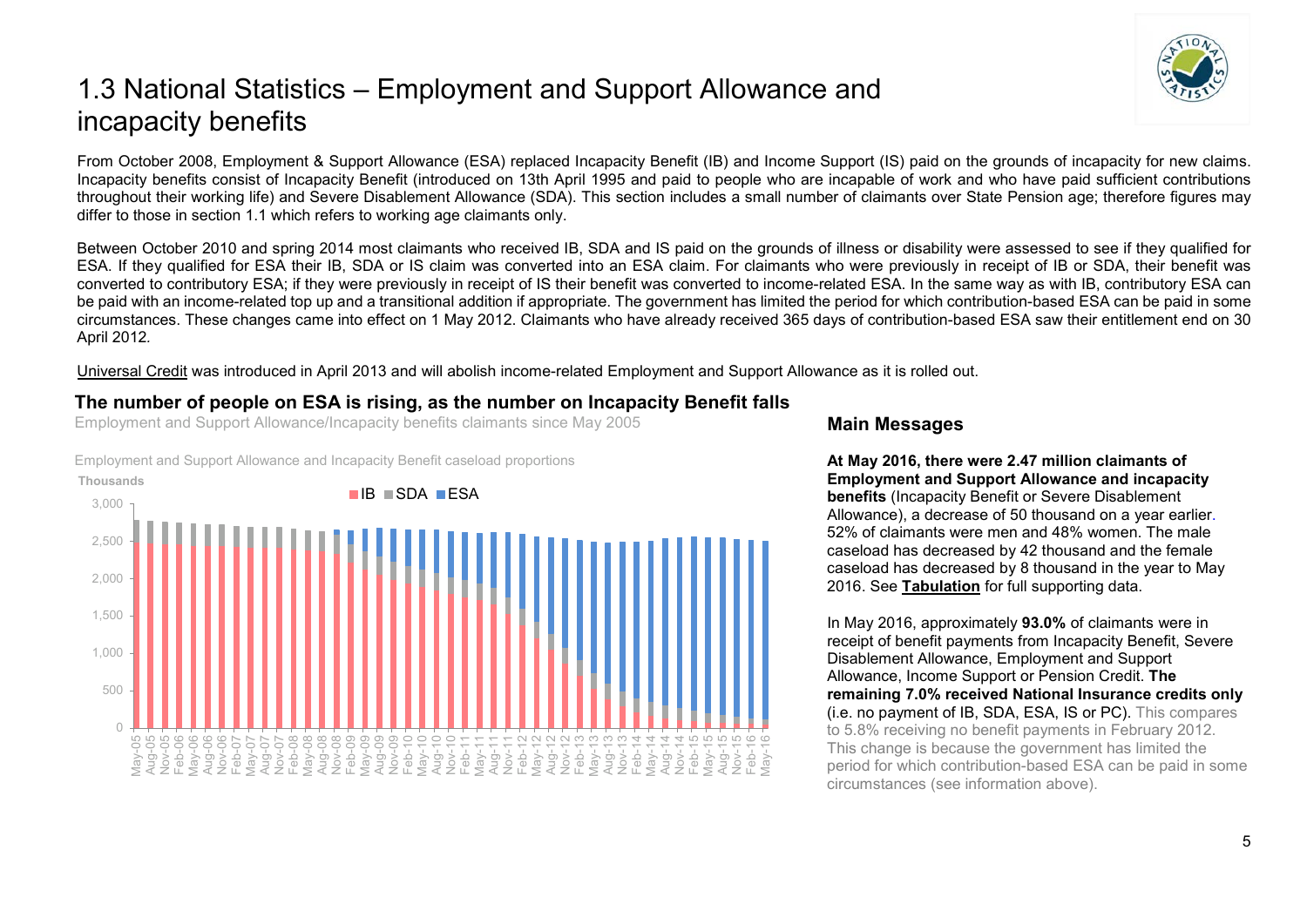### <span id="page-5-0"></span>1.4 National Statistics – Income Support



Income Support (IS) was introduced on 11th April 1988 and is an income-related benefit that can be claimed by adults under state pension age that work fewer than 16 hours a week and have insufficient income to meet their needs. Prior to the introduction of Pension Credit in October 2003, IS was available to people aged 60 and over. From 27th October 2008, Employment & Support Allowance (ESA) replaced Incapacity Benefit and Income Support paid on the grounds of incapacity for new claims. The Lone Parent Obligation policy came into effect from 24 November 2008; Lone Parents (LPs) with a youngest child aged 12 or over were no longer able to make a new or repeat claim for Income Support (IS) solely on the basis of their parental status. Existing IS LPs with a youngest child aged 12 or over had their eligibility removed over a period of time commencing 2nd March 2009. From October 2009 this policy was extended to LPs with a youngest child aged 10 or 11 and from October 2010 the policy was extended to LPs with a youngest child aged 7 or over. The Welfare Reform Act 2012 introduced further changes and from 21 May 2012 lone parents are eligible to claim Income Support until their youngest child is five years old. [Universal Credit](https://www.gov.uk/government/collections/universal-credit-statistics) was introduced in April 2013 and will abolish Income Support as it is rolled out.

#### **The number of people on Income Support continues to decrease, largely due to the decrease in those claiming incapacity benefits**

Income support claimants by statistical group: August 1999 to May 2016



#### **Main Messages**

**At May 2016, the total number of Income Support claimants was 666 thousand**. **Lone Parents** (all single claimants with dependants under 16, excluding claimants of incapacity benefits) **represented 63% of the IS caseload** (**416 thousand**). Claimants of **incapacity benefits represented 7% of the IS caseload (45 thousand**), while **Carers** and **Others** represented **31%** of the caseload (**173 thousand** and **31 thousand** respectively).



Pension Credit (PC) replaced Minimum Income Guarantee (MIG) in Income Support on 6 October 2003. MIG claimants have been excluded from this data prior to November 2003.

See **[Tabulation](http://tabulation-tool.dwp.gov.uk/100pc/is/tabtool_is.html)** for full **Lone Parent** by Age data.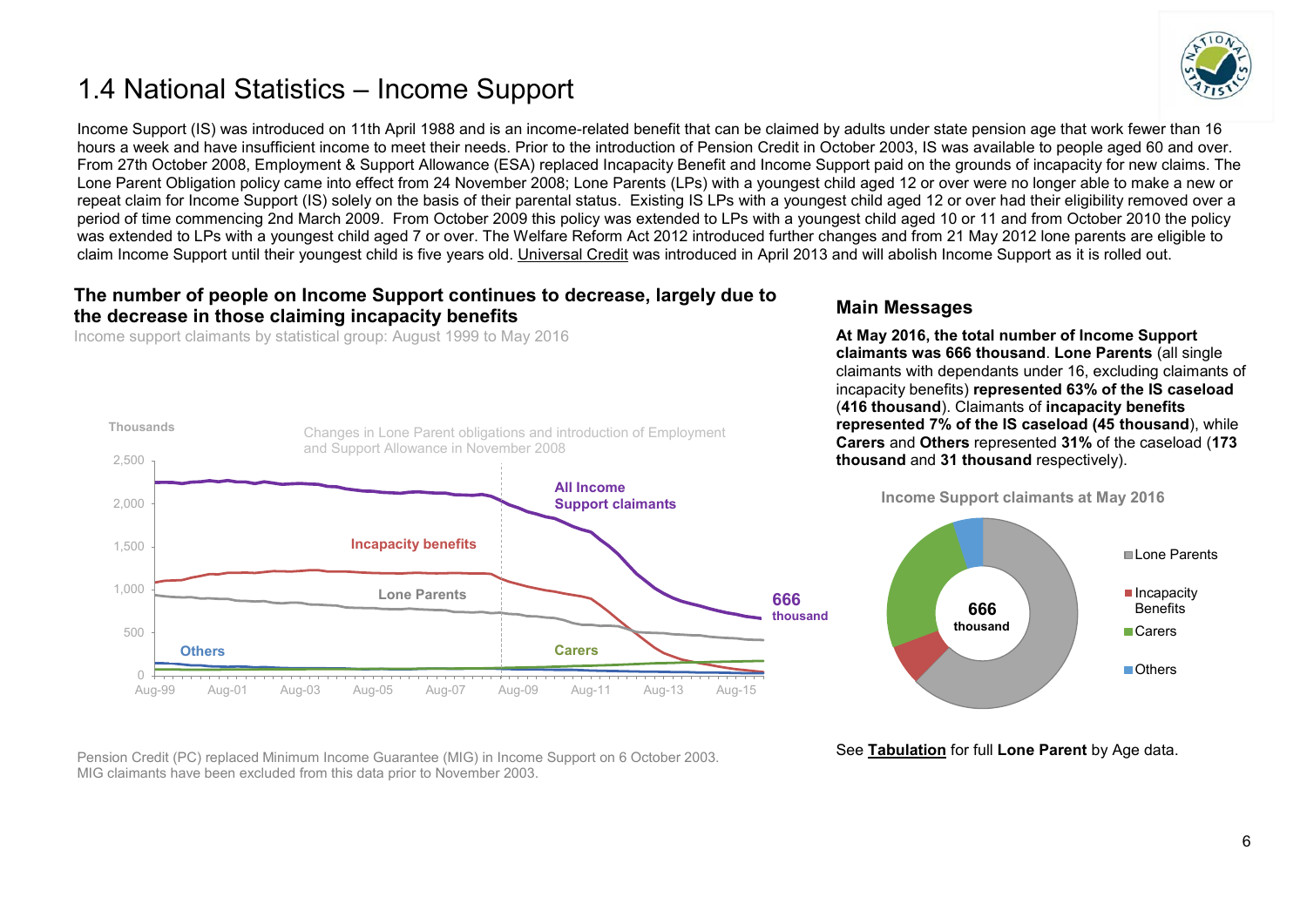### <span id="page-6-0"></span>1.5 National Statistics – Widow's Benefit and Bereavement Benefit



Widow's Benefit (WB) was introduced on 6th July 1948 and is payable to women widowed between 11th April 1988 and 8th April 2001 inclusive. There are three types of WB: Widow's Payment, Widowed Mother's Allowance and Widow's Pension. Women widowed before 11th April 1988 continue to receive Widow's Benefit based on the rules that existed before that date.

Bereavement Benefit (BB) was introduced on 9th April 2001 as a replacement for Widow's Benefit. It is payable to both men and women widowed on or after 9th April 2001. There are three types of BB: Bereavement Payment, Widowed Parent's Allowance and Bereavement Allowance*.* 

#### **The number of people on Widow's Benefit continues to fall as those on Bereavement Benefit has gradually risen**

Widow's Benefit and Bereavement Allowance claimants: August 1999 to May 2016

#### **Thousands**



#### **Main Messages**

**At May 2016, there were 22 thousand claimants of Widow's Benefit,** a fall of 3 thousand on a year earlier. Of these, 21 thousand were in receipt of Widow's Pension and 1 thousand received Widowed Mother's Allowance.

**At May 2016, there were 70 thousand claimants of Bereavement Benefit**, increase of 1 thousand on a year earlier. Of these, 24 thousand were in receipt of Bereavement Allowance and 46 thousand were in receipt of Widowed Parent's Allowance.



Bereavement Benefit was introduced in April 2001. Figures are available from May 2002 onwards

See **Tabulations** for supporting **[WB](http://tabulation-tool.dwp.gov.uk/100pc/wb/ccdate/cat/a_carate_r_ccdate_c_cat.html) and [BB](http://tabulation-tool.dwp.gov.uk/100pc/bb/ccdate/cat/a_carate_r_ccdate_c_cat.html)** data.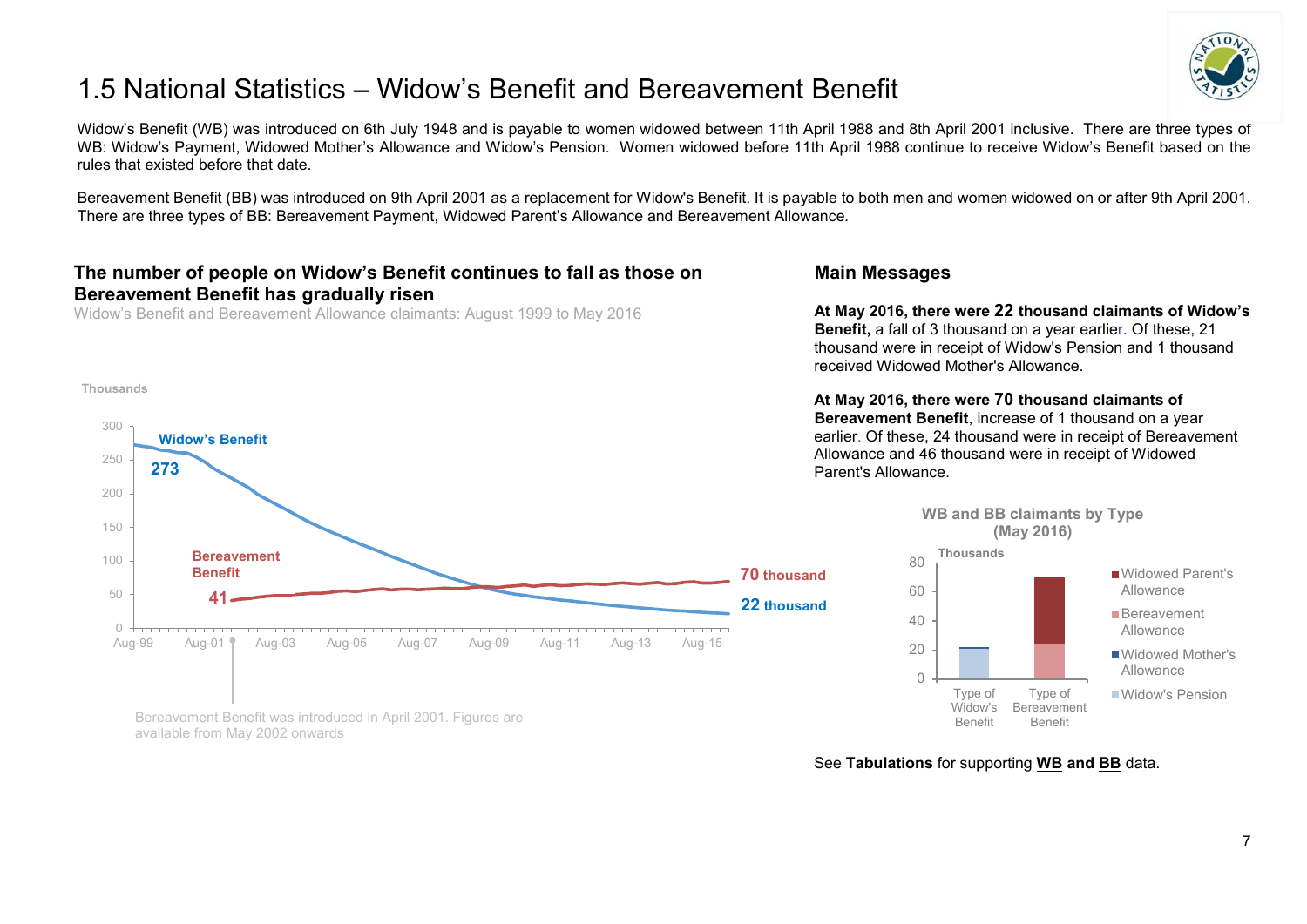# <span id="page-7-0"></span>1.6 Official Statistics: Sanction decisions and reasons: Jobseeker's Allowance<br>Failure to meet one or more conditions of a benefit claim without good reason could lead to payments being stopped for a period (this is known

#### **The recent fall in decisions reflects a fall in Jobseeker's Allowance claimants**



#### **Recent trends have been driven by Work Programme sanction decisions**



#### **What is a sanction decision?**

Each occasion that a condition of benefit claim is not met can result in a decision. This can happen more than once during a claim. **The trends on this page include decisions that resulted in no sanction**. Decisions for Universal Credit are not included.

#### **Main Messages**

**The number of sanction decisions reflects the number of JSA claimants. As such, over the last year the number of decisions per month has been declining.**  DWP are looking to enhance the information we make available on the relationship between these two volumes.

**The recent fall in JSA sanction decisions coincides with lower numbers of JSA claimants joining the Work Programme.** Currently the main reasons for sanction decisions (see notes section for details of groupings) are associated with lower level sanctions (see box below)

#### **New rules**

From October 2012, new sanctions rules were introduced, aligning broadly with Universal Credit rules.

Read an [overview of the new JSA sanctions rules.](https://www.gov.uk/government/publications/jobseekers-allowance-overview-of-sanctions-rules)

**Sanction levels** (under the new regulations)

- Lower, 4 or 13 weeks (e.g. Work Programme and Work Focused Interviews)
- Intermediate, 4 or 13 weeks; claim may be ended
- Higher 13-156 weeks (e.g. reason for leaving previous employment)

For more information see [guidance.](https://www.gov.uk/government/publications/jobseekers-allowance-sanctions-leaflet/jobseekers-allowance-sanctions-how-to-keep-your-benefit-payment)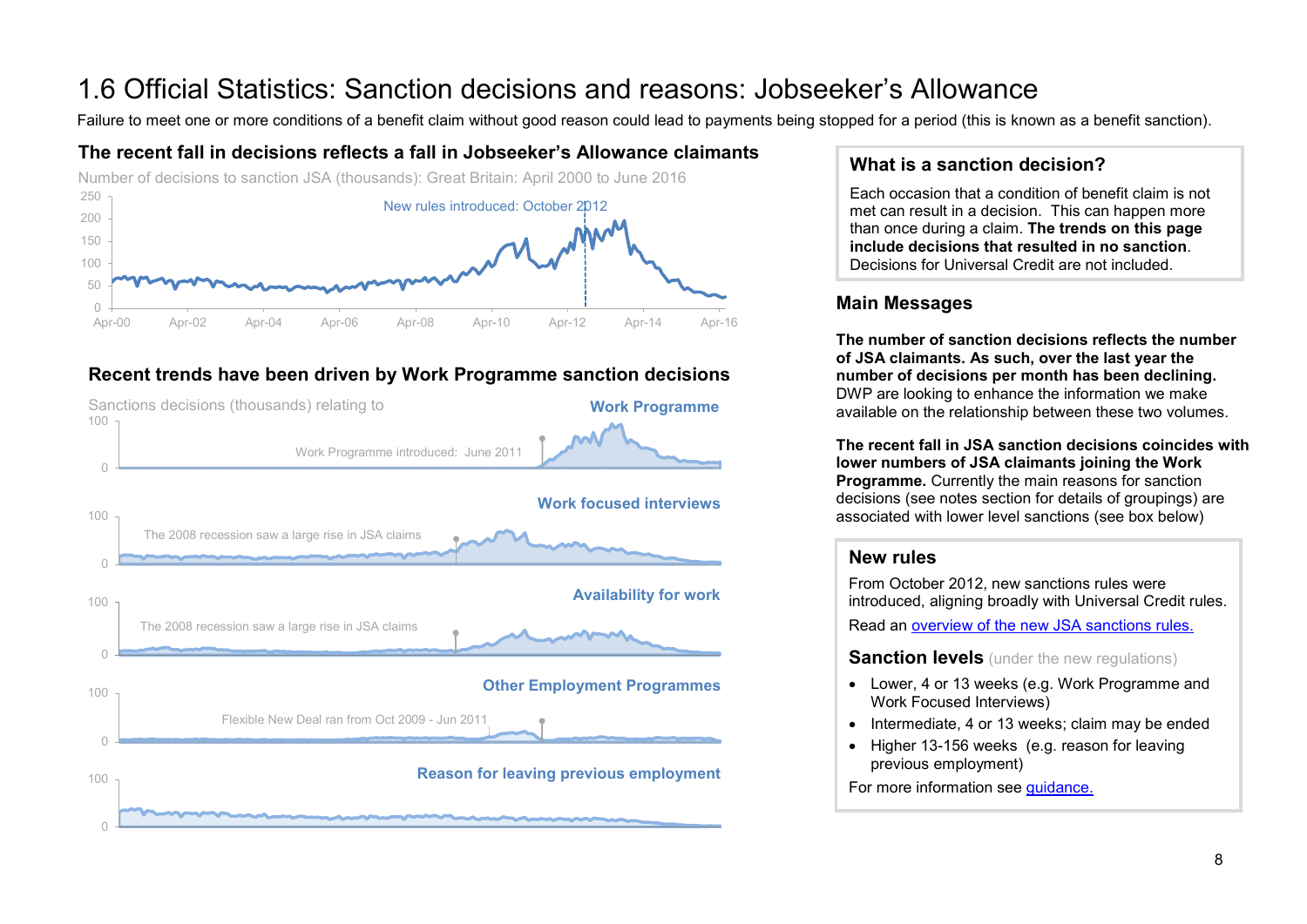## 1.6 Sanction decisions process: Jobseeker's Allowance (new rules)

There is a process in place when claimants don't agree that their benefit payment should be stopped or claim ended.

| Stage 1                                                             | Stage 2                                                                  |                                            | Stage 3                                                                |
|---------------------------------------------------------------------|--------------------------------------------------------------------------|--------------------------------------------|------------------------------------------------------------------------|
| <b>Original</b><br><b>Decisions</b>                                 | <b>Decision</b><br>review                                                | <b>Mandatory</b><br><b>Reconsideration</b> | <b>Appeal</b>                                                          |
| An independent DWP<br>decision maker makes<br>the orginal decision. | Claimants can ask the Department to reconsider<br>the original decision. |                                            | Claimants can appeal<br>to a Tribunal after<br>formal reconsideration. |

#### **All decisions under new rules**



#### **Decisions to apply a sanction under new rules**



#### **Not all decisions result in a sanction**

Each sanction decision has a **maximum of three sequential stages** (up to first tier tribunal). These statistics show each decision at the most recent stage in that process. Not all decisions go through all three stages **before reaching a final outcome**. Both the stage and decision outcome may be updated in future.

#### **Main Messages**

**There have been 4.3 million decisions in total under the new rules (between 22 Oct 2012 and 30 June 2016).** The trends illustrate both the movement through the process and the recent fall in volume of decisions.

#### **Summary of decision outcomes at each stage**

22 Oct 2012 to 30 June 2016

| (thousands)                      | Sanction | No Sanction |
|----------------------------------|----------|-------------|
| <b>Original Decisions</b>        | 1.721    | 766         |
| Decision review                  | 190      | 283         |
| <b>Mandatory Reconsideration</b> | 57       | 22          |
| Appeal                           | 34       | 10          |
| Total                            | 2.002    | 1.081       |

Decisions that are reserved or cancelled are not included in this table.

**There have been 2 million decisions to apply a sanction under the new rules.** The trends illustrate the impact of the introduction of Mandatory Reconsiderations.

Not all decisions with an outcome to apply a sanction will result in a claimant's benefit being reduced. Where a claimant's benefit is reduced the claimant may be eligible for Hardship payments.

More detailed JSA and ESA sanctions figures can be accessed through **[Stat-Xplore](https://stat-xplore.dwp.gov.uk/)** or via **[gov.uk](https://www.gov.uk/government/collections/jobseekers-allowance-sanctions)**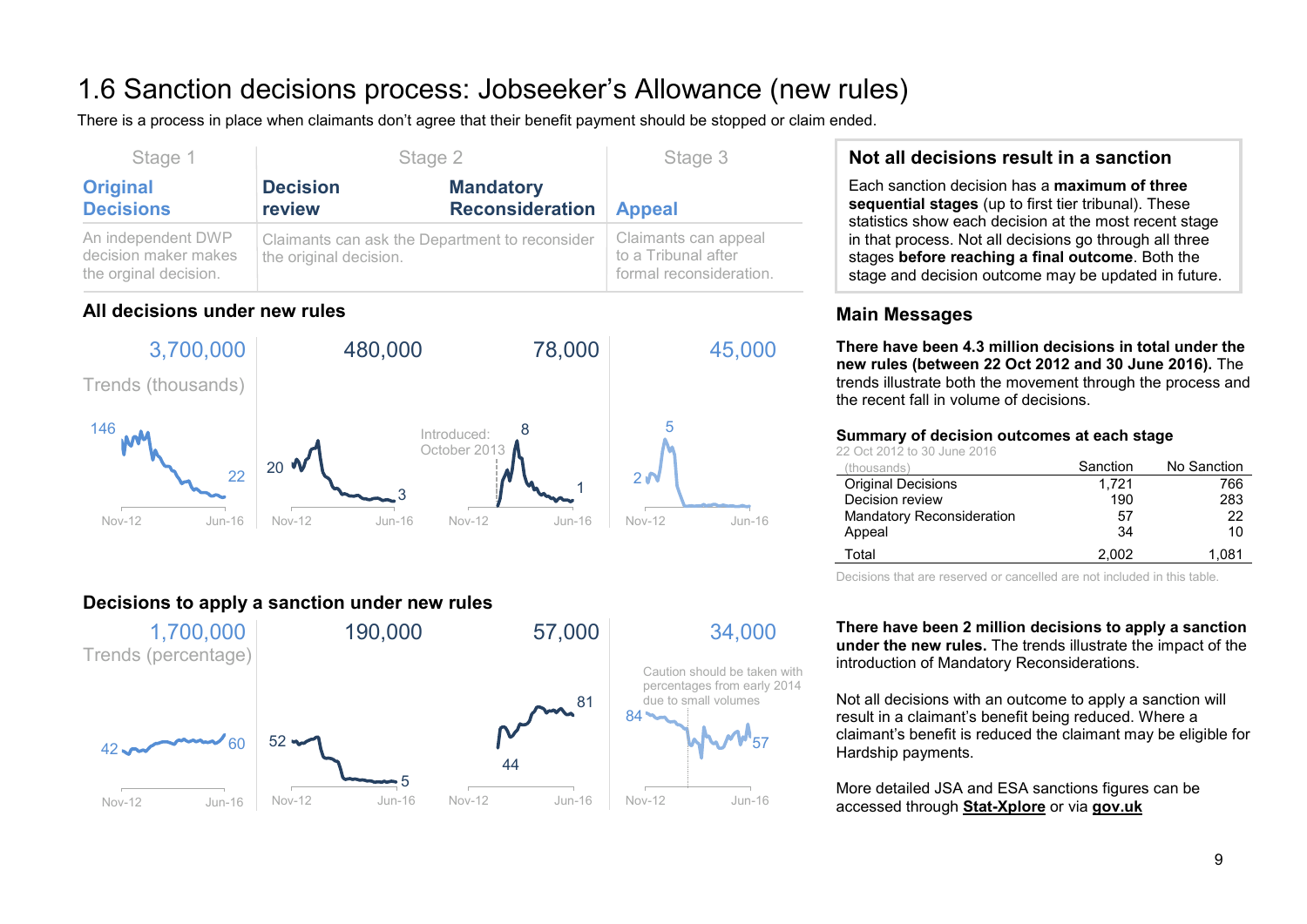## 1.6 Sanction decisions and reasons: Employment and Support Allowance<br>Failure to meet one or more conditions of a benefit claim without good reason could lead to payments being stopped for a period (this is known as a benef

#### **ESA sanction decisions were decreasing until August 2015 then they remained steady, however since January this year there has been a slight rise**



#### **Recent trends have been driven by work related activity sanction decisions**

Sanctions decisions (thousands) relating to **Failure to participate in work related activity**



#### **What is a sanction decision?**

Each occasion that a condition of benefit claim is not met can result in a decision. This can happen more than once during a claim. **The trends on this page include decisions that resulted in no sanction**. Sanction decisions only apply to ESA claimants in the work related activity group. They do not apply to those in the support group.

#### **Main Messages**

**Over the last 12 months the number of ESA sanction decisions per month decreased to August 2015, then remained steady until January this year when a slight rise has been seen.** A sanction referral can pass through several decision-making stages before a final decision is made. The latest months will always contain a higher proportion of sanctions which have not yet "had the chance" to be reviewed/appealed, and may be challenged in subsequent months. Therefore the total number of decisions will always be reduced downwards, and so will the total number of decisions to apply a sanction.

The recent trend is almost entirely driven by decisions related to failure to participate in a work related activity. The increase in decisions of this nature coincides with access changes to the Work Programme for ESA claimants.

#### **New rules**

From December 2012, new sanctions rules were introduced.

For more information see [here.](https://www.gov.uk/government/collections/jobseekers-allowance-sanctions)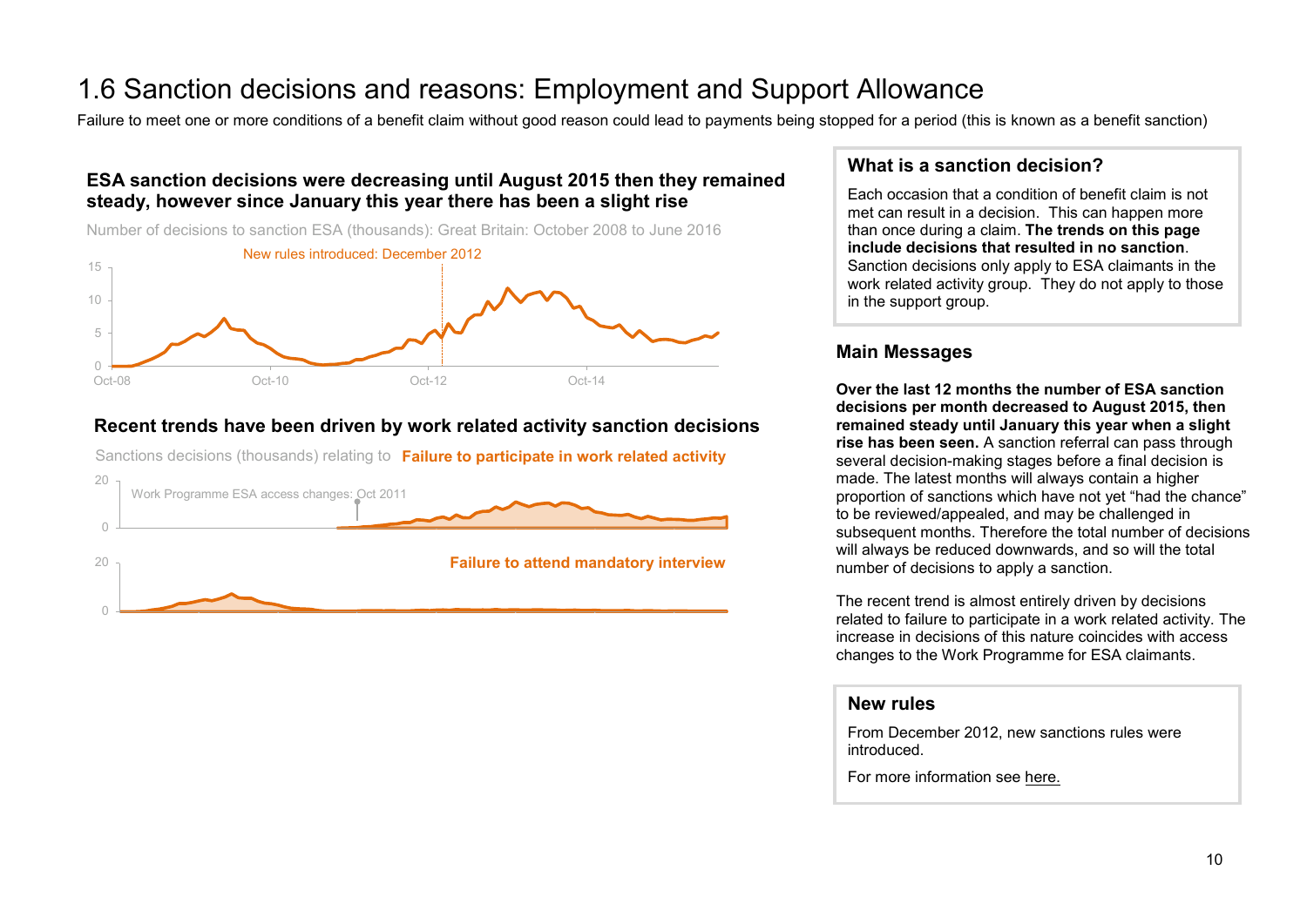### 1.6 Sanction decisions process: Employment and Support Allowance (new rules)

There is a process in place when claimants don't agree that their benefit payment should be stopped or claim ended.

| Stage 1                                                             |                                                                          | Stage 2                                    | Stage 3                                                                |
|---------------------------------------------------------------------|--------------------------------------------------------------------------|--------------------------------------------|------------------------------------------------------------------------|
| <b>Original</b><br><b>Decisions</b>                                 | <b>Decision</b><br><b>Review</b>                                         | <b>Mandatory</b><br><b>Reconsideration</b> | <b>Appeal</b>                                                          |
| An independent DWP<br>decision maker makes<br>the orginal decision. | Claimants can ask the Department to reconsider<br>the original decision. |                                            | Claimants can appeal<br>to a Tribunal after<br>formal reconsideration. |

#### **All decisions under new rules**



#### **Decisions to apply a sanction under new rules**



**Not all decisions result in a sanction** Each sanction decision has a **maximum of three sequential stages** (up to first tier tribunal). These statistics show each decision at the most recent stage in that process. Not all decisions go through all three stages **before reaching a final outcome**. Both the stage and decision outcome may be updated in future releases.

#### **Main Messages**

**There have been 300 thousand decisions in total under the new rules (between 3 Dec 2012 and 30 June 2016).**  The trends illustrate both the movement through the process and the recent fall in volume of decisions with a slight rise over the past 2 quarters.

#### **Summary of decision outcomes at each stage**

|  | 3 Dec 2012 to 30 June 2016 |  |  |  |  |
|--|----------------------------|--|--|--|--|
|  | (houesnde)                 |  |  |  |  |

| (thousands)                      | Sanction | No Sanction |
|----------------------------------|----------|-------------|
| <b>Original Decisions</b>        | 49       | 64          |
| Decision review                  | 32       | 27          |
| <b>Mandatory Reconsideration</b> |          | 1.4         |
| Appeal                           | 0.4      | 0.2         |
| Total                            | 82       | 92          |

Decisions that are cancelled are not included in this table.

#### **There have been a total of 82 thousand decisions to apply a sanction under the new rules.**

Not all decisions with an outcome to apply a sanction will result in a claimant's benefit being reduced. Where a claimant's benefit is reduced the claimant may be eligible for Hardship payments.

More detailed JSA and ESA sanctions figures can be accessed through **[Stat-Xplore](https://stat-xplore.dwp.gov.uk/)** or via **[gov.uk](https://www.gov.uk/government/collections/jobseekers-allowance-sanctions)**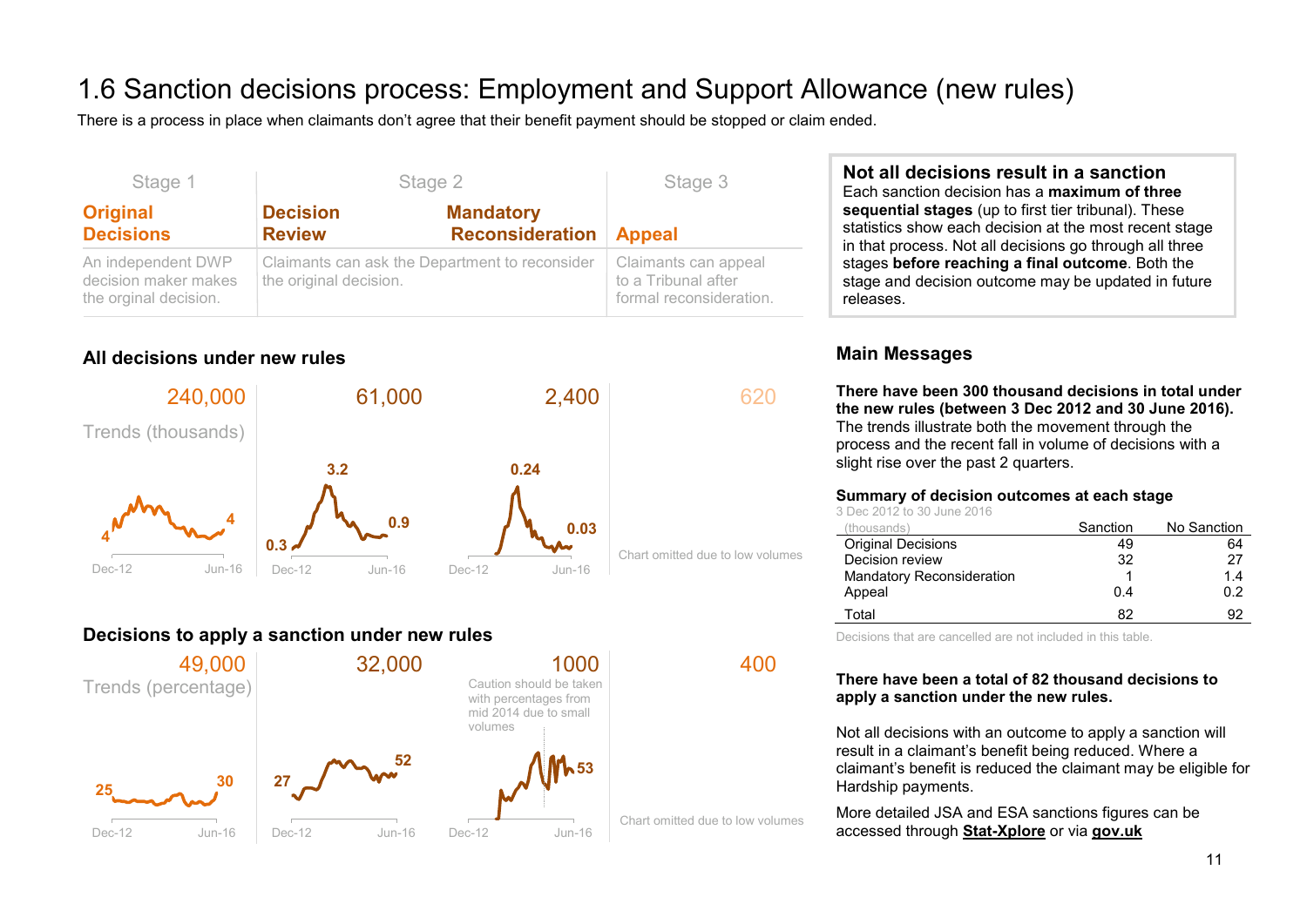### 1.6 Experimental Monthly Rate of Claimants Sanctioned: Jobseeker's Allowance and Employment and Support Allowance Work Related Activity Group (WRAG)

#### **The experimental monthly rate of JSA claimants undergoing a sanction has been falling over the last two years**

Jobseekers Allowance decisions to sanction as an experimental rate of Jobseekers Allowance claims: Great Britain: November 2012 to June 2016



#### **The experimental monthly rate of ESA WRAG claimants undergoing a sanction has remained under 1% since the new regime was introduced and is currently rising slightly**

Employment and Support Allowance decisions to sanction as an experimental rate of Employment and Support Allowance WRAG claims:

Great Britain: December 2012 to June 2016



#### **Main Messages**

The experimental monthly rate of **JSA** claimants undergoing a sanction each month fluctuates but has shown a steady decrease over the last 2 years.

Overall since its peak in March 2014, the experimental monthly rate of **ESA Work Related Activity Group (WRAG)** claimants undergoing a sanction remained unchanged for nearly a year and has recently begun to rise slightly.

**The Experimental Monthly Rates of Claimants Sanctioned** for ESA and JSA aim to **estimate** the scale of sanctions relative to the number of ESA and JSA claimants in a given month.

The JSA rate is calculated by dividing the number of decisions to apply a sanction (adverse) in a month by the JSA claimant count at a particular point in the same month. The ESA rate is calculated by dividing the number of decisions to apply a sanction (adverse) in a month by the number of ESA WRAG claimants at a particular point in a quarter.

More detailed information on the exact calculation of the rate can be found [here](https://www.gov.uk/government/uploads/system/uploads/attachment_data/file/523832/monthly-rate-of-claims-sanctioned-background-and-methodology.pdf)

Background and Methodology documents for JSA and ESA sanctions Official Statistics and the Experimental Monthly Rate can be found on the Jobseeker's Allowance and Employment and Support Allowance sanctions statistics collection page [here](https://www.gov.uk/government/collections/jobseekers-allowance-sanctions)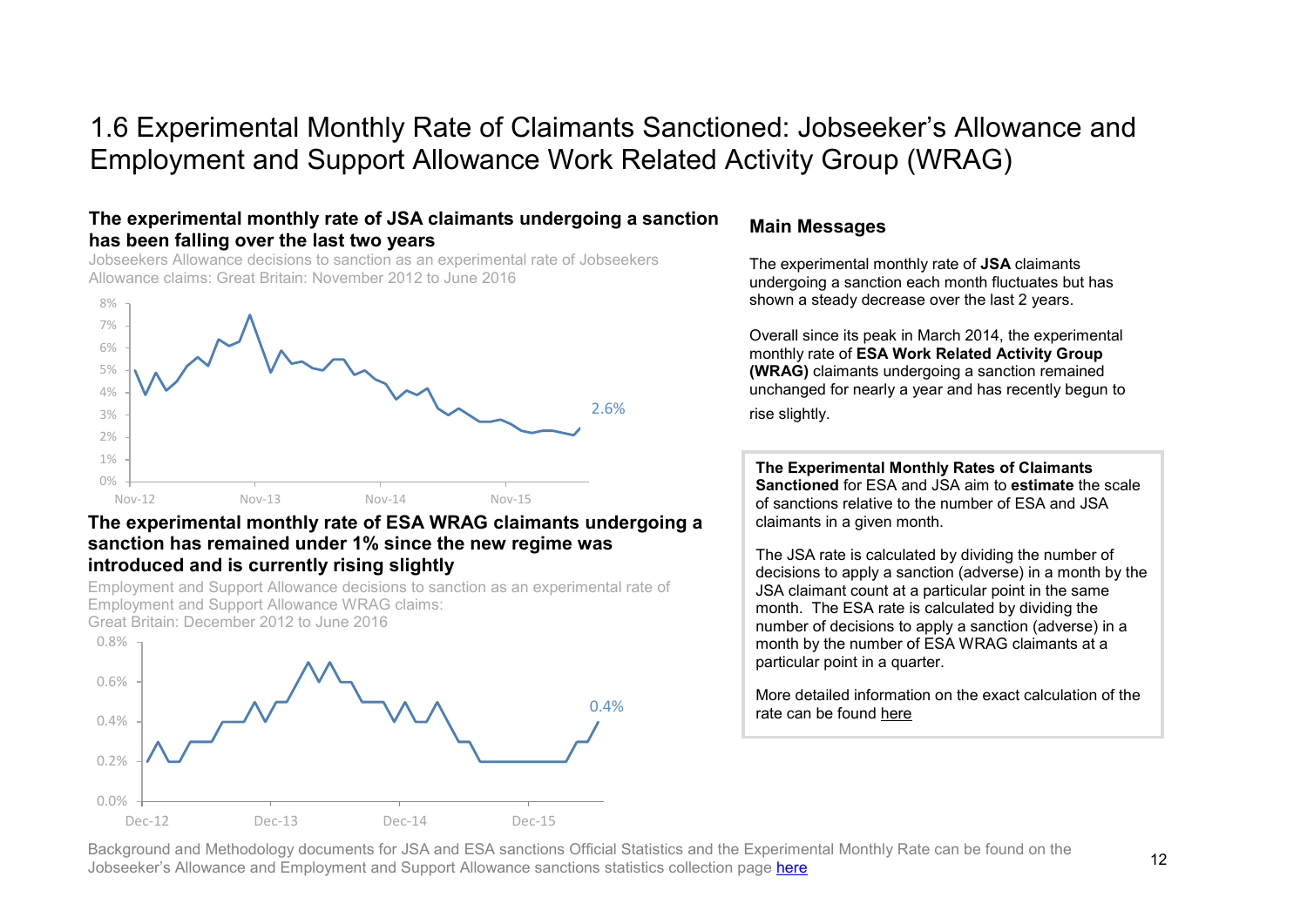### <span id="page-12-0"></span>1.7 Official Experimental Statistics – Universal Credit

[Universal Credit](https://www.gov.uk/government/collections/universal-credit-statistics) was introduced in pathfinder areas of North West England in April 2013. Since October 2013, it has progressively been rolled out to other areas. Universal Credit will be replacing income-related Employment and Support Allowance, income–related Jobseeker's Allowance, Housing Benefit, Income Support, Working Tax Credit and Child Tax Credit. It is now available in all Jobcentre Plus offices to single claimants, and is being expanded across the country to include all claimant types via the full service.



#### **The number of people on Universal Credit continues to rise**

People on Universal Credit and Starts by month, Claims made per week

#### **Main Messages**

This report contains three measures. **Claims** made counts the number of applications submitted for Universal Credit. Some of these people will go on to **Start** receiving Universal Credit. **People on Universal Credit** includes all those who have started and are still on Universal Credit at the count date (second Thursday of the month). Some people will have their claim terminated either at the request of the individual or if their entitlement to Universal Credit ends. See the [Background Information and Methodology](https://www.gov.uk/government/publications/universal-credit-statistics-background-information-and-methodology) document for more detail on the definitions used in this publication.

**402 thousand** people were on Universal Credit, as of **13th October 2016**. Of these, **161 thousand** (or 40 per cent) were in employment and **241 thousand** (or 60 per cent) were not in employment.

**572 thousand** people have started their claim, i.e. signed a claimant commitment, up to **13th October 2016**. **50 thousand** starts to Universal Credit were in the last month.

**804 thousand** claims have been made for Universal Credit up to **13th October 2016. 51 thousand** claims have been made for Universal Credit in the last four weeks at an average of **13 thousand** per week.

See **[full release](https://www.gov.uk/government/collections/universal-credit-statistics)** for latest statistical data on **Universal Credit.** Universal Credit figures released in November 2016 incorporate data on full service claimants. Figures are subject to revision and are not comparable to the previous publication.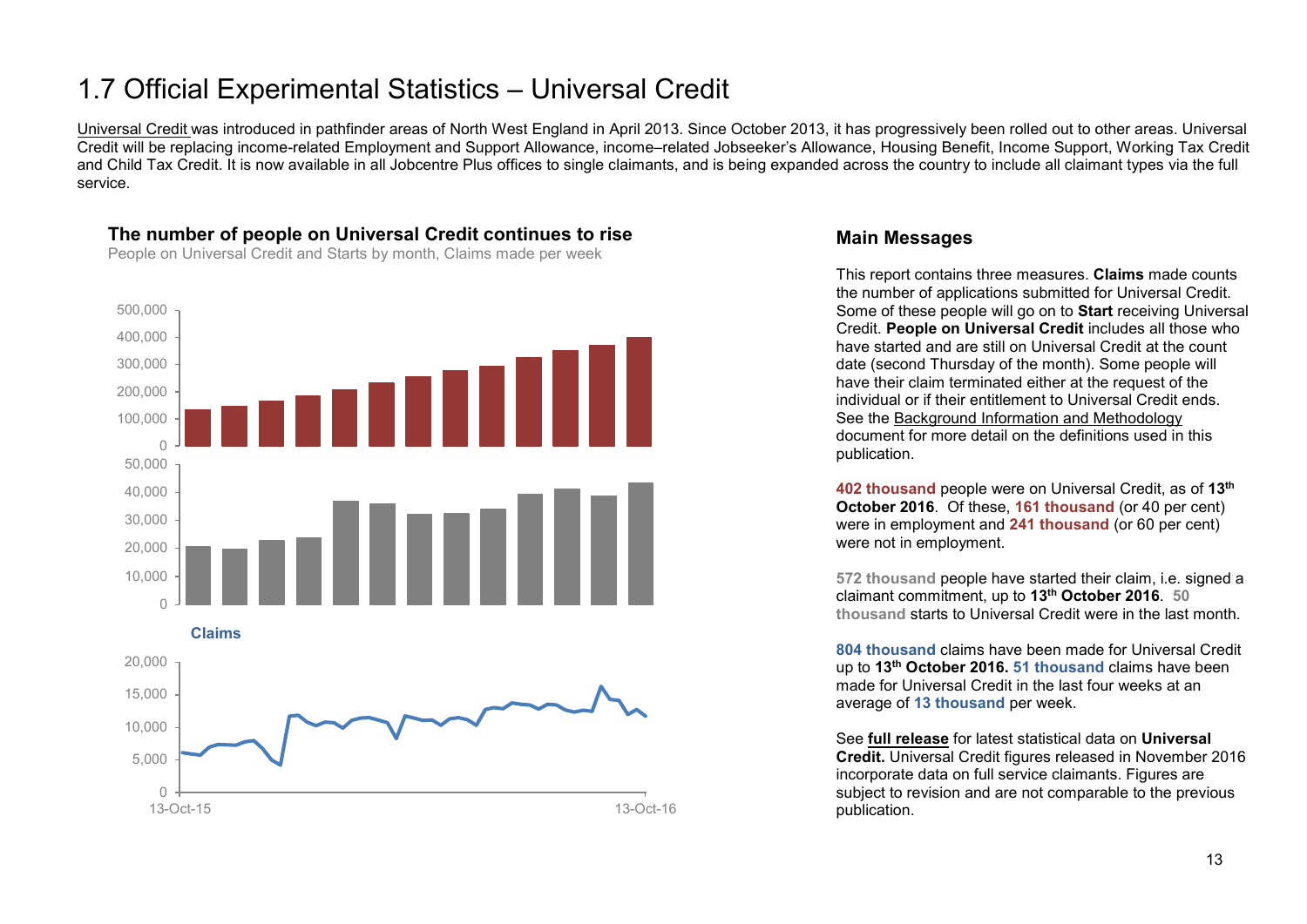## <span id="page-13-0"></span>2.1 Early estimates for working age inactive benefit client group

An estimate of the number of working age people claiming Employment and Support Allowance/Incapacity Benefits (in advance of formal National Statistics publication).

### **Early estimates suggest a fall in the number of working age people claiming ESA/Incapacity Benefits**



|          |        |        | . .      |        |  |
|----------|--------|--------|----------|--------|--|
|          |        |        |          |        |  |
| $v - 11$ | Nov-12 | Nov-13 | $Nov-14$ | Nov-15 |  |

**National Statistics to May 2016 and early estimates: June 2016 to September 2016**

| 20 I O             |                            |                            |
|--------------------|----------------------------|----------------------------|
|                    | <b>National Statistic</b>  | <b>Early Estimate</b>      |
| <b>Time Series</b> | <b>Number of Claimants</b> | <b>Number of Claimants</b> |
|                    | (Thousands)                | (Thousands)                |
| $May-15$           | 2,521.17                   |                            |
| Aug-15             | 2,512.09                   |                            |
| <b>Nov-15</b>      | 2,498.79                   |                            |
| Feb-16             | 2,485.33                   |                            |
| $May-16$           | 2,471.32                   |                            |
| $Jun-16$           |                            | 2,470.00                   |
| $Jul-16$           |                            | 2,465.00                   |
| Aug-16             |                            | 2,460.00                   |
| Sep-16             |                            | 2,455.00                   |
|                    |                            |                            |

#### **Table 1.1**: Working-age ESA/IB client group May 2015 to September  $2016$

#### **Main Messages**

**The working-age ESA/IB early estimate for September 2016 is 2.455 million to the nearest 5,000.** This represents a decrease of around 16,000 (0.7 per cent) since May 2016 (the latest National Statistic).

From October 2008 ESA replaced Incapacity Benefit (IB) and Income Support paid on the grounds of incapacity for new claims. Prior to this the "incapacity benefits group" referred to claimants of IB or Severe Disablement Allowance including working age people claiming Income Support on the grounds of incapacity. From April 2013, [Universal Credit](https://www.gov.uk/government/collections/universal-credit-statistics) was introduced and will replace income-related Employment and Support Allowance as it is rolled out.

When the next quarterly National Statistics are published they will be included in Table 1.1, and the monthly early estimates from this quarter will be removed.

These figures are estimates of the final National Statistic, to give an indication of their accuracy, over the past year the early estimates in Table 1.1 have been revised by an average of 0.1 per cent. See [here](https://www.gov.uk/government/uploads/system/uploads/attachment_data/file/204838/tech-doc-early-estimates-working-age-inactive.pdf) for more information.

These figures are likely to be affected by changes to State Pensions age. Please see the Welfare Reform section of the notes for further information.

The orange dotted line in the charts emphasises that the figures are estimates and official statistics.



14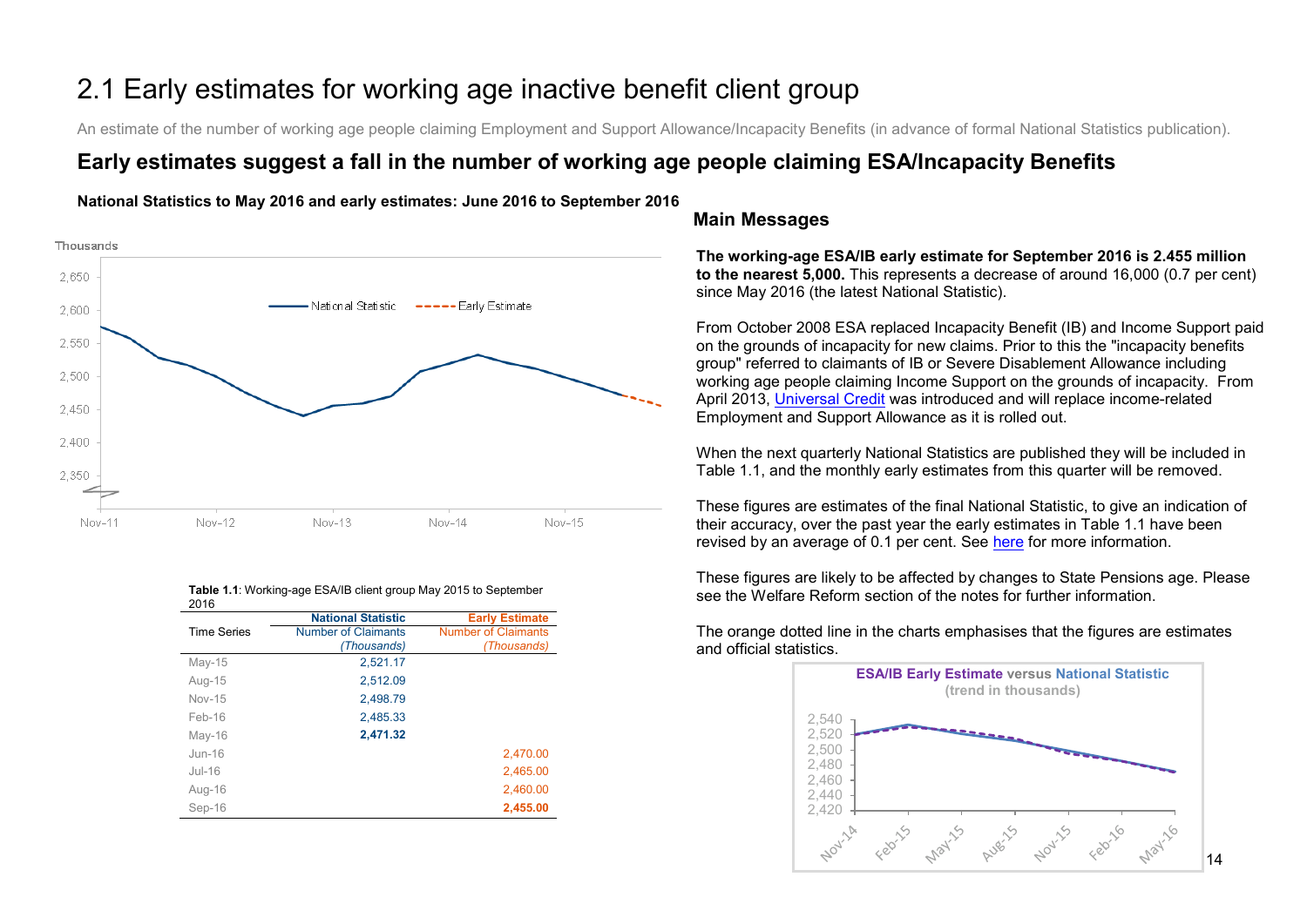### 2.1 Early estimates for working age inactive benefit client group

### **Early estimates suggest a fall in the proportion of working age people claiming National Insurance (NI) credits only**



**National Statistics to May 2016 and early estimates: June 2016 to September 2016**

**Main Messages**

**The working-age ESA/IB early estimate for September 2016 has decreased by around 16 thousand since May 2016** (the latest National Statistic).

In September 2016 approximately 93.0% of claimants were in receipt of benefit payments from Incapacity Benefit (IB), Severe Disablement Allowance (SDA), Employment and Support Allowance (ESA), Income Support (IS) or Pension Credit (PC).

The remaining **7.0% received National Insurance credits only** (i.e. no payment of IB, SDA, ESA, IS, PC). A noticeable rise in the proportion of claimants receiving National Insurance credits was seen in May 2012. This is due to the introduction of a 365 day limit on receipt of contribution based ESA for those in the Work Related Activity Group on 1 May 2012.

When the next quarterly National Statistics figure is available it will be included in Table 1.2, and the monthly early estimates from this quarter will be removed.

The orange dotted line in the charts emphasises that the figures are estimates and official statistics.

#### **Table 1.2**: Working-age ESA/IB client group claiming NI credits only May 2015 to September 2016

|                    | <b>National Statistic</b><br><b>Source Data</b> | <b>Early Estimate</b>     |
|--------------------|-------------------------------------------------|---------------------------|
| <b>Time Series</b> | <b>National Insurance</b>                       | <b>National Insurance</b> |
|                    | <b>Credits Only</b>                             | <b>Credits Only</b>       |
|                    | (Percentage)                                    | (Percentage)              |
| $May-15$           | 7.6%                                            |                           |
| Aug-15             | 7.5%                                            |                           |
| Nov-15             | 7.4%                                            |                           |
| Feb-16             | 7.3%                                            |                           |
| $May-16$           | 7.3%                                            |                           |
| $J$ un-16          |                                                 | 7.2%                      |
| Jul-16             |                                                 | 7.0%                      |
| Aug-16             |                                                 | 7.0%                      |
| Sep-16             |                                                 | 7.0%                      |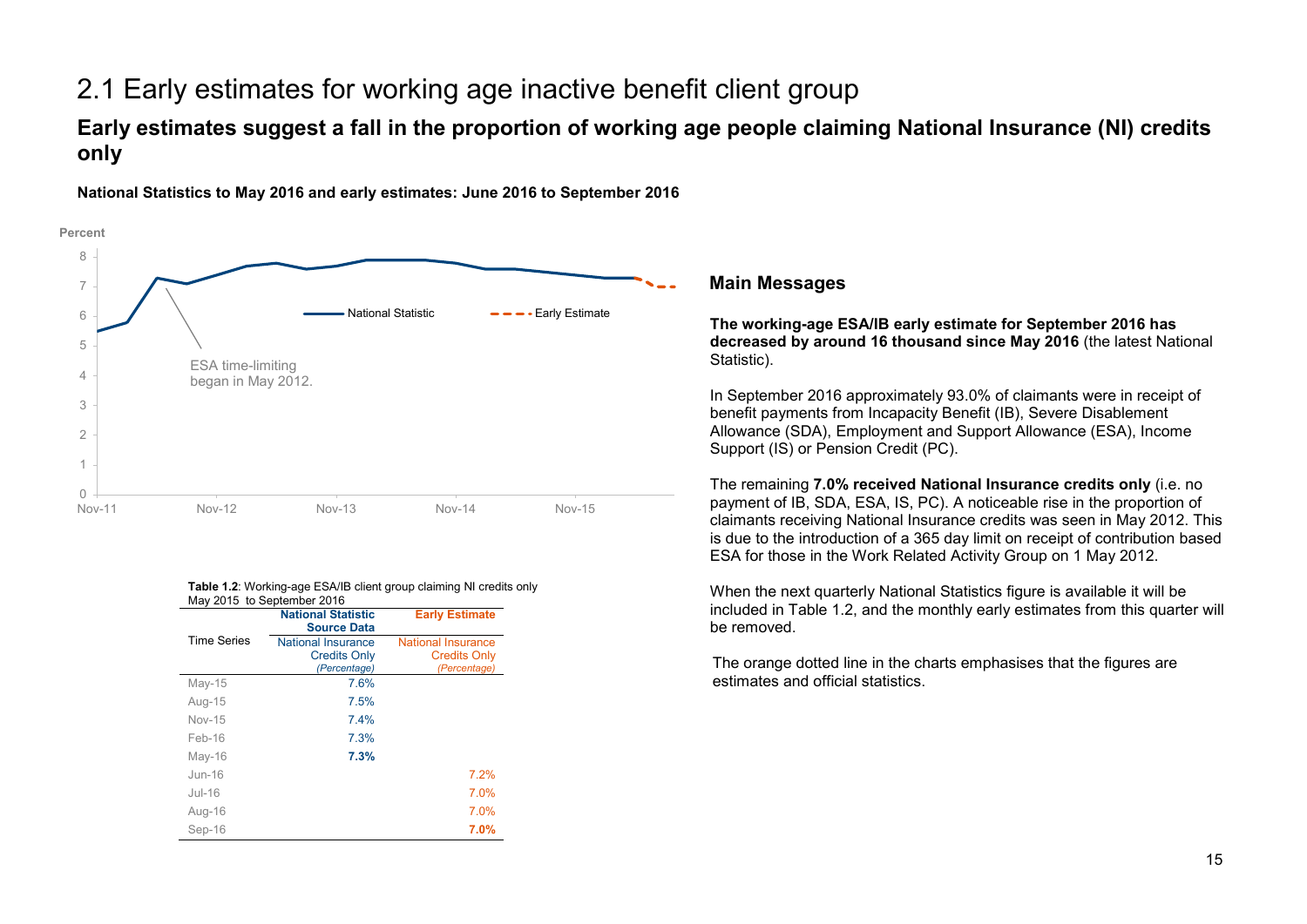### 2.2 Early estimates for Income Support Lone Parent (ISLP) client group

An estimate of the number of working age people claiming Income Support (with a child under 16 and no partner) in advance of formal National Statistics publication.

### **Early estimates suggest a continued fall in the number of people in the Income Support Lone Parent client group**



#### **National Statistics to May 2016 and early estimates: June 2016 to September 2016**

#### **Main Messages**

**The working age ISLP early estimate for September 2016 is 410 thousand to the nearest 5,000.** This represents a fall of 1.6 per cent since May 2016 (the latest National Statistic).

When the next quarterly National Statistics are published they will be included in Table 2.1, and the monthly early estimates from this quarter will be removed.

The figures are estimates of the final National Statistic, to give an indication of their accuracy, over the past year the early estimates have been revised by an average of **0.2 per cent**. See [here](https://www.gov.uk/government/uploads/system/uploads/attachment_data/file/204838/tech-doc-early-estimates-working-age-inactive.pdf) for more information.

The number of lone parents claiming Income Support has been affected by the Lone Parent Obligations policy changes which came into effect from 24 November 2008.

The orange dotted line in the chart emphasises that the figures are estimates and official statistics.



|                    | <b>National Statistic</b>             | <b>Early Estimate</b>                     |
|--------------------|---------------------------------------|-------------------------------------------|
| <b>Time Series</b> | Number of<br>Claimants<br>(Thousands) | <b>Number of Claimants</b><br>(Thousands) |
| $May-15$           | 441.62                                |                                           |
| Aug-15             | 437.38                                |                                           |
| $Nov-15$           | 424.56                                |                                           |
| $Feh-16$           | 420.34                                |                                           |
| $May-16$           | 416.49                                |                                           |
| $J$ un-16          |                                       | 415.00                                    |
| $Jul-16$           |                                       | 415.00                                    |
| Aug-16             |                                       | 415.00                                    |
| Sep-16             |                                       | 410.00                                    |

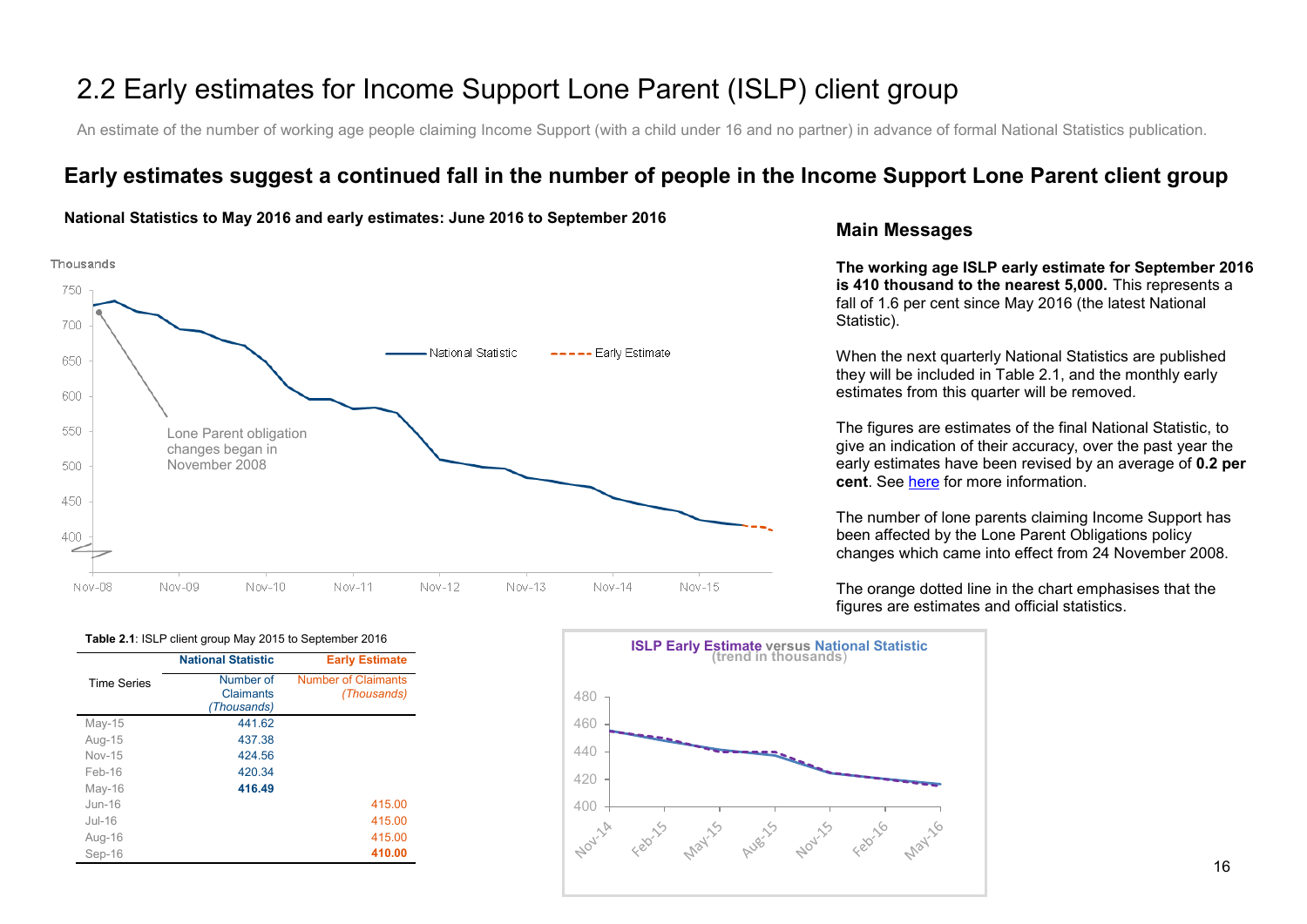### <span id="page-16-0"></span>3.1 National Statistics – Pensioner client group and State Pension



The Pensioner client group covers claimants, over State Pension age, of at least one of the following benefits: State Pension, Pension Credit, Attendance Allowance, Widow's Benefit, Disability Living Allowance, Incapacity Benefit, and Severe Disablement Allowance. They are split into statistical groups that reflect their main reason for claiming benefit. State Pension (SP) was introduced in January 1909 and is paid to people who have reached the State Pension age and who fulfil the residency and contributions conditions. The age at which men and women reach State Pension age is gradually increasing. Under current legislation, State Pension age for women will equalise with State Pension age for men at 65 in 2018. Both men's and women's State Pension age will increase from 65 to 66 between December 2018 and October 2020. The Pensions Act 2014 increased the State Pension age to 67 by 2028.

The Pensions Act 2014 legislated for reforms of the State Pension system, introducing the [new State Pension](https://www.gov.uk/new-state-pension) (nSP) for people reaching State Pension age from 6 April 2016.

#### **The number of people within the Pensioner client group (and on State Pension) is generally increasing**

The Pensioner client group is predominately made up of State Pension recipients

**Millions** Pensioner client group and State Pension recipients May 2005 to May 2016



#### **Main Messages**

**At May 2016, there were 13.08 million claimants in the Pensioner client group**, a decrease of 13 thousand since May 2015. Of these, 14.4% were in receipt of Pension Credit. 50.1% of these Pension Credit claimants were also claiming Attendance Allowance or Disability Living Allowance.

**At May 2016, there were 12.95 million claimants of State Pension**, a fall of 10 thousand on a year earlier.

The average weekly amount in payment at May 2016 was **£134.06**, a rise of £3.76 since May 2015.

The new State Pension (nSP) was introduced for people reaching State Pension age from 6 April 2016, **at May 2016 there were 49 thousand nSP claimants** with an average weekly amount in payment of **£148.65** (including any Protected Payments).

**State Pension claimants by Gender at May 2016\*** 

\*Pictorial representation rounded to the nearest 10%



See **[Tabulation](http://ifdnsas1/modstats/updateAug15/100pc/pa/ccdate/ccpencomb/a_carate_r_ccdate_c_ccpencomb.html)** for supporting **State Pension** data and additional breakdowns.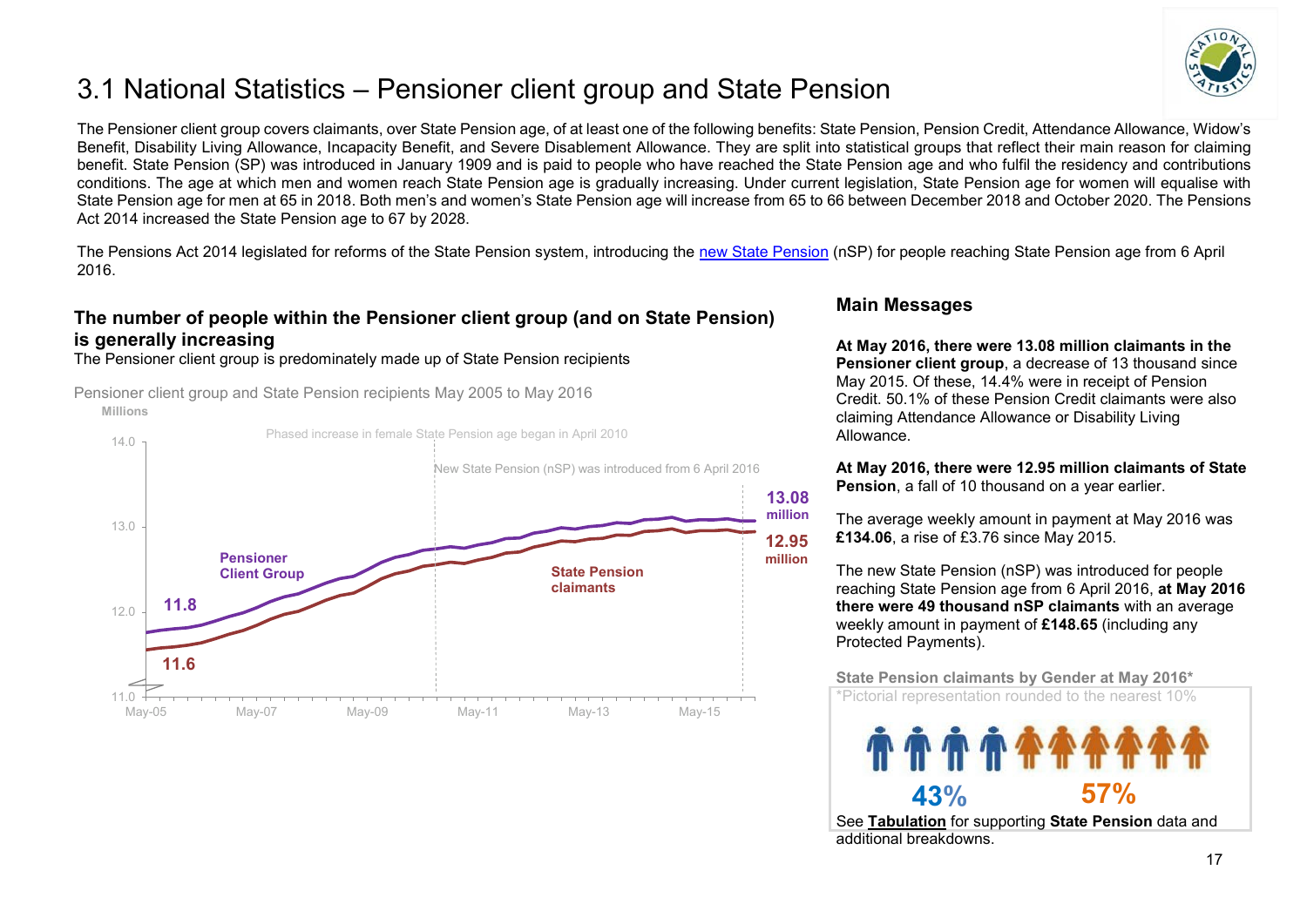### 3.2 National Statistics – Pension Credit



Pension Credit (PC) was introduced on 6th October 2003 and replaced Minimum Income Guarantee (MIG). For people aged over the female state pension age, the Guarantee Credit element quarantees an income at a set level. People aged 65 or over (and couples where one member is 65 or over) may also be entitled to Savings Credit if they have modest income from savings, investments or a second pension.

#### **The number of people on Pension Credit is falling**

Pension Credit recipients: May 2005 to May 2016



#### **Main Messages**

**At May 2016, there were 1.95 million claimants of Pension Credit** (**2.32 million including partners**), a fall of 148 thousand on the previous year.

This fall is due to the increase in the female State Pension age, which is also the age at which people become eligible for Pension Credit, see background note for further details.

Of these Pension Credit claimants, **937 thousand claimed Guarantee Credit only**, **660 thousand claimed Guarantee and Savings Credit**, and **352 thousand were claiming Savings Credit only.**

The average weekly amount of Pension Credit in payment at May 2016 was **£57.51**, an increase of £1.28since May 2015.

 **Pension Credit claimants by Gender at May 2016\***  \*Pictorial representation rounded to the nearest 10% **38% 62%**

See **[Tabulation](http://tabulation-tool.dwp.gov.uk/100pc/pc/ccdate/pctype/a_carate_r_ccdate_c_pctype.html)** for supporting **Pension Credit** data and additional breakdowns.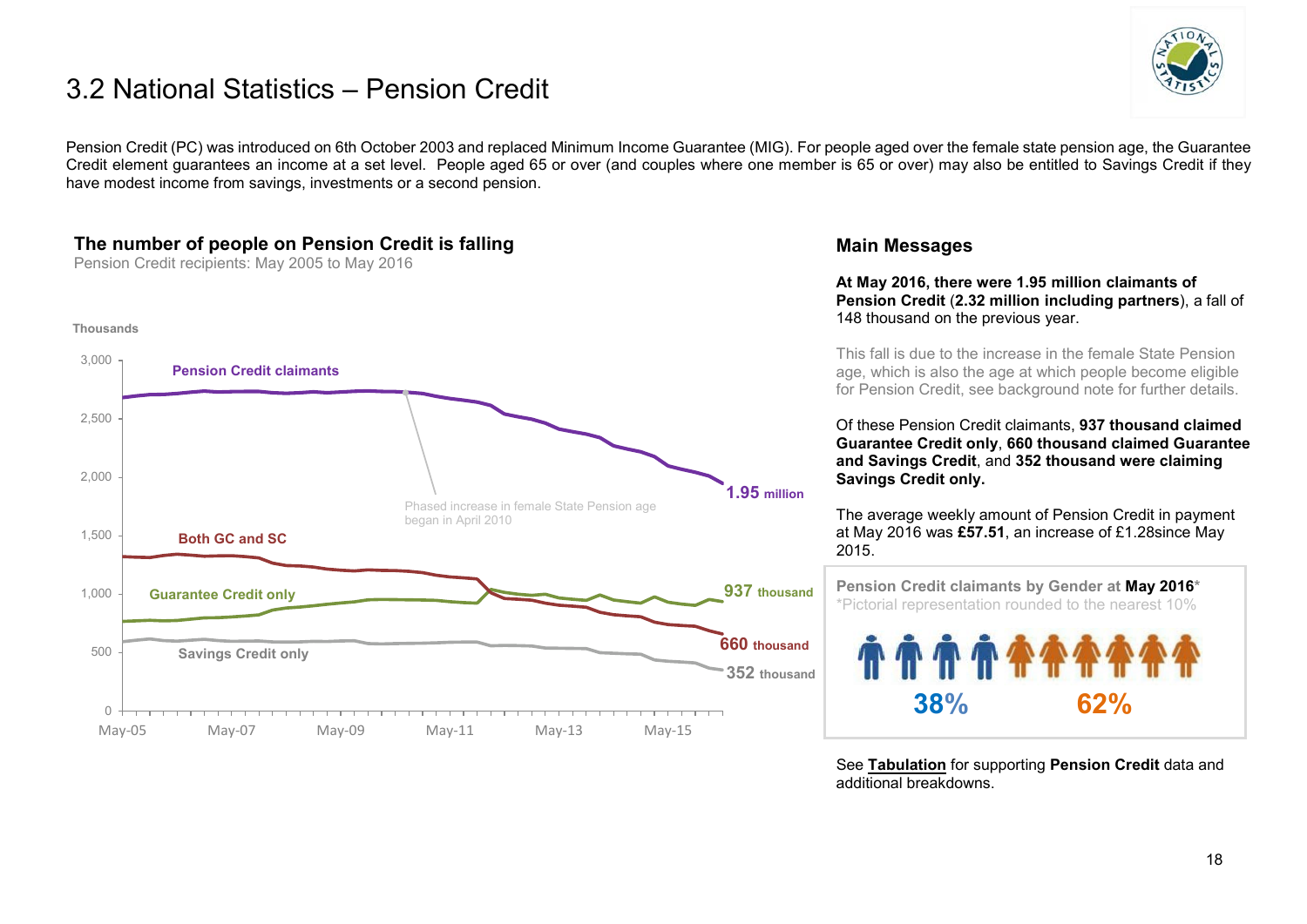

### <span id="page-18-0"></span>4.1 National Statistics – Attendance Allowance and Carer's Allowance

Attendance Allowance (AA) was introduced on 6th December 1971 and is a benefit for people over the age of 65 who are so severely disabled, physically or mentally, that they need a great deal of help with personal care or supervision. Those requiring constant help receive the higher rate of benefit.

Carer's Allowance (CA) was introduced on 5th July 1976; it is paid to carers who look after a severely disabled person for at least 35 hours a week. The severely disabled person must be getting either higher or middle rate Disability Living Allowance (DLA) care component or AA or maximum rate Constant Attendance Allowance with their War Pension or Industrial Injuries Disablement Benefit.

#### **The number of people on Attendance Allowance has fallen slightly in the last year**

#### **Attendance Allowance recipients:**

August 2003 to May 2016





See **[Tabulation](http://tabulation-tool.dwp.gov.uk/100pc/aa/tabtool_aa.html)** for supporting **AA** data and additional breakdowns.

#### **The number of people receiving Carers Allowance continues to rise**

#### **Carers Allowance recipients:**

August 2003 to May 2016

**Thousand**



Of the total number claiming Carers Allowance (785 thousand), 52% (411 thousand) were entitled to the benefit but receiving no payment.



See **[Tabulation](http://tabulation-tool.dwp.gov.uk/100pc/ca/tabtool_ca.html)** for supporting **CA** data and additional breakdowns.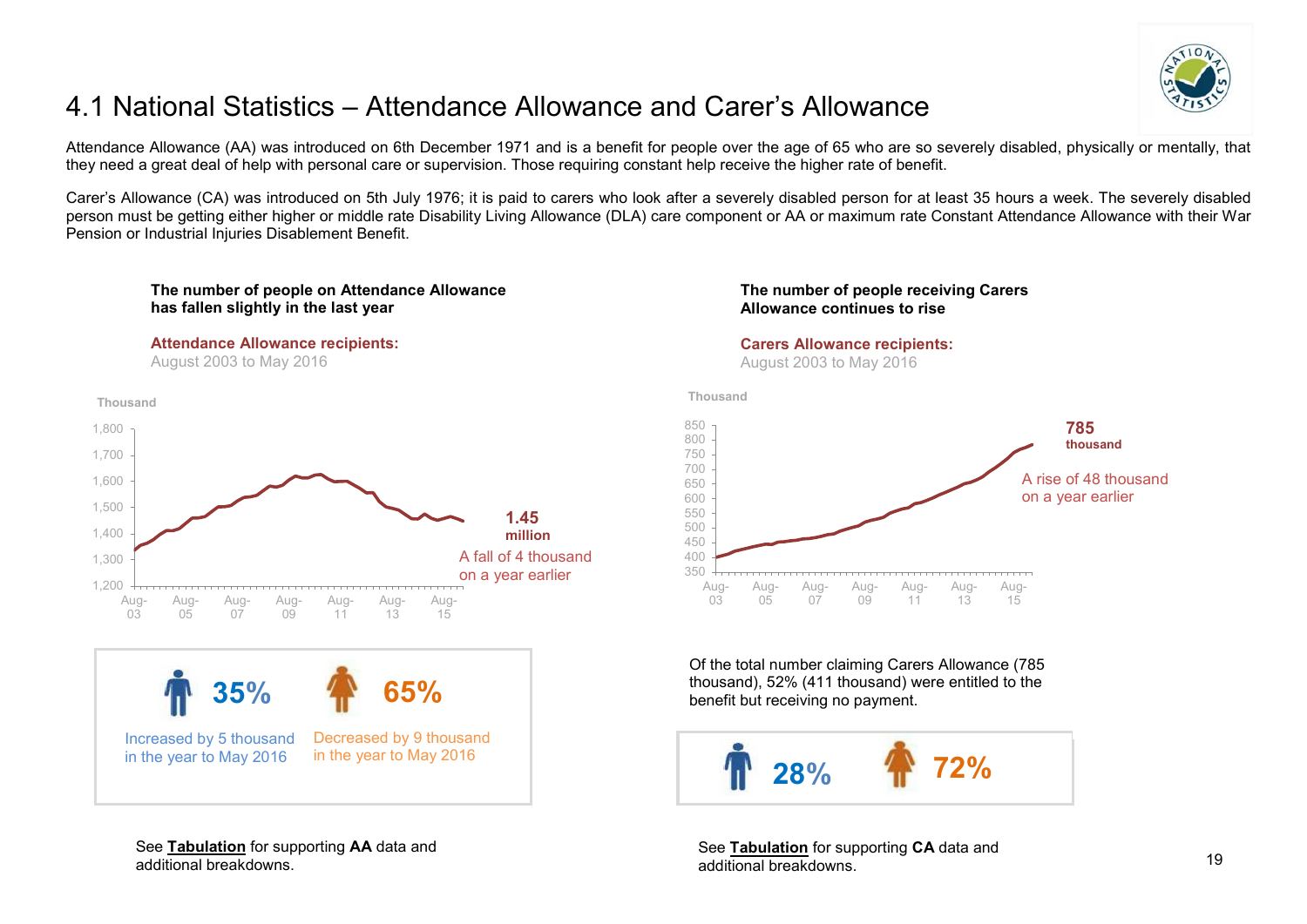### 4.2 Official Experimental Statistics - Personal Independence Payment and Disability Living Allowance

Disability Living Allowance (DLA) was introduced on 1st April 1992 and is a benefit for people who became disabled before the age of 65 and who need assistance with personal care or mobility. From 8 April 2013, Disability Living Allowance for people of working age was replaced by Personal Independence payment (PIP) for new claims. PIP is also gradually replacing existing DLA claims for people of working age. PIP helps with some of the extra costs caused by long-term disability, ill-health or terminal illhealth.

#### **The number of people on PIP is rising as the number of people on Disability Living Allowance continues to fall**

Personal Independence Payment/Disability Living Allowance claimants since May 2013



#### **Main Messages**

At May 2016 (the latest comparable time period), there were a **total of 3.66 million claimants of Personal Independence Payment and Disability Living Allowance**, an increase of 114 thousand (3%) on a year earlier.

The number of people claiming **Disability Living Allowance has fallen (by 271 thousand) in the year to May 2016 to 2.81 million,** whereas the number of people claiming **Personal Independence Payment has increased (by 386 thousand) to 850 thousand**, of which **290 thousand were reassessed Disability Living Allowance claims.** 

See **[Tabulation](http://tabulation-tool.dwp.gov.uk/100pc/dla/tabtool_dla.html) or [Stat-Xplore](https://stat-xplore.dwp.gov.uk/)** for full supporting data.

At the end of July 2016 (the latest PIP data available), there were **932 thousand Personal** I**ndependence Payment claims in payment.** Up until this point there had been **1.98 million registrations, 1.77 million clearances** and **210 thousand claims were still outstanding.** 

Further PIP information and breakdowns are available via the latest statistical [first release.](https://www.gov.uk/government/collections/personal-independence-payment-statistics) Note PIP statistics are Official Experimental.

Statistical disclosure control has been applied to PIP Statistics in order to avoid the release of confidential data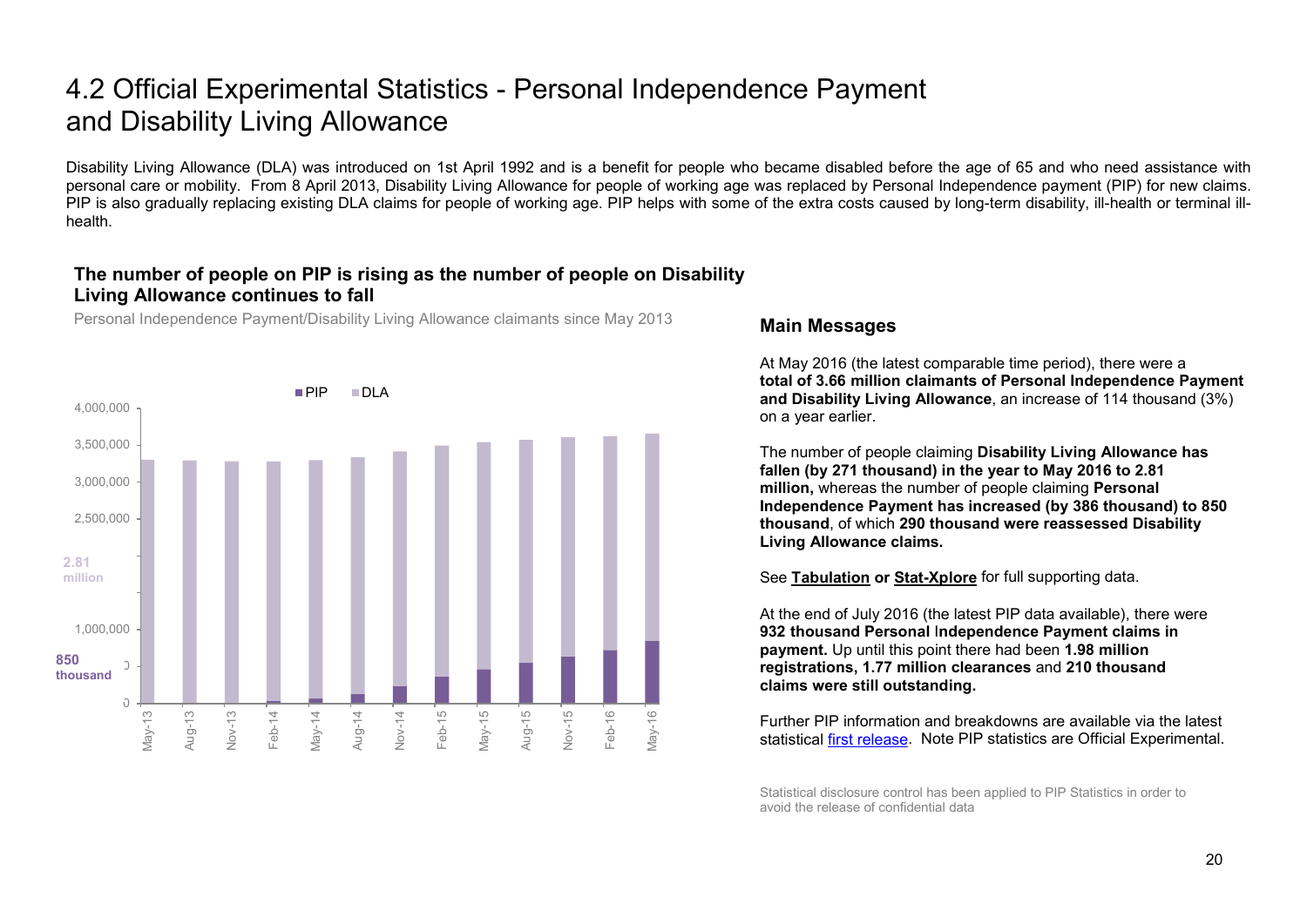

### 4.3 National Statistics – Industrial Injuries Disablement Benefit

Industrial Injuries Disablement Benefit (IIDB) was introduced on 5th July 1948 and is a benefit for people who are disabled because of an industrial accident or prescribed industrial disease. Since 1st October 1986 any claim resulting in an assessment of less than 14% disabled does not normally attract benefit.

#### **The number of people on IIDB and/or Reduced Earnings Allowance is changing at a very slow rate**

Industrial Injuries Disablement Benefit and Reduce Earnings Allowance in payment: December 2002 to March 2016

#### **Thousands**

| 250 | 199 | <b>Industrial Injuries Disablement benefit only</b> | 204<br>thousand |
|-----|-----|-----------------------------------------------------|-----------------|
| 200 |     |                                                     |                 |
| 150 |     |                                                     |                 |
| 100 | 76  | <b>Reduced Earnings Allowance only</b>              | 49<br>thousand  |
| 50  | 67  | <b>IIDB</b> with REA                                |                 |
|     |     |                                                     | 45 thousand     |

Dec-02 Dec-03 Dec-04 Dec-05 Dec-06 Dec-07 Dec-08 Dec-09 Dec-10 Dec-11 Dec-12 Dec-13 Dec-14 Dec-15

#### **Main Messages**

There were **298 thousand people claiming under the Industrial Injuries Disablement Benefit scheme** (in total) in March 2016, of whom 68.4% received **Industrial Injuries Disablement Benefit only** (**204 thousand**), 15.2% received **Reduced Earnings Allowance only** (**45 thousand**), and 16.4% **received both** (**49 thousand**).



The number of people claiming IIDB benefit has dropped slightly (by 2.0%) since March 2015. The average weekly payment at March 2016 was **£53.87**.

See **[Tables](https://www.gov.uk/government/organisations/department-for-work-pensions/series/industrial-injuries-disablement-benefit-quarterly-statistics)** for supporting **IIDB** data and additional breakdowns.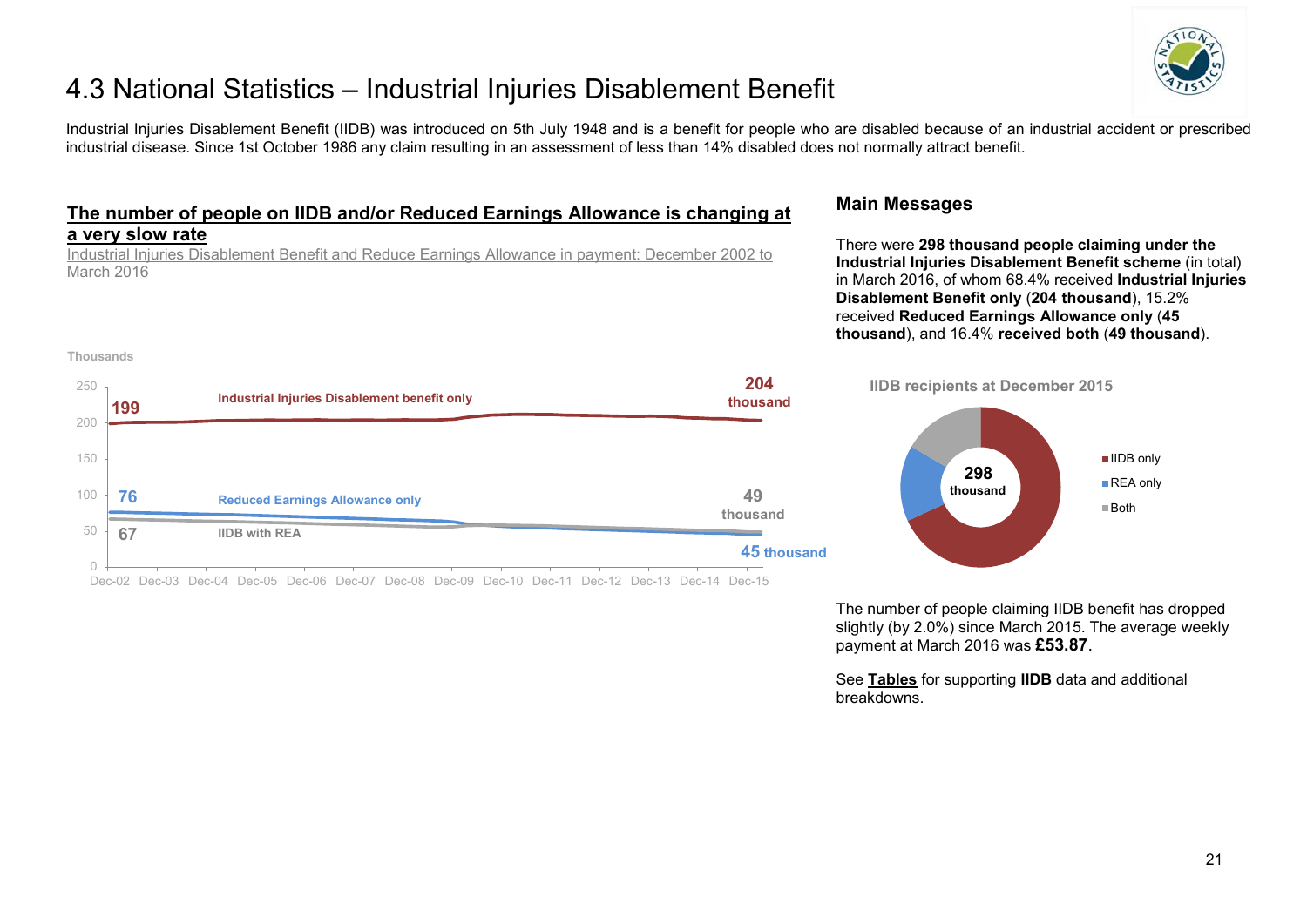

## <span id="page-21-0"></span>5.1 National Statistics – Child Support Agency cases

The Department for Work and Pensions (DWP) is responsible for the child maintenance system in Great Britain. It funds information and support for separating parents and runs the statutory child maintenance schemes, currently operated through the Child Support Agency (CSA).

DWP assumed responsibility for the CSA from the Child Maintenance and Enforcement Commission on the 1 August 2012, following an announcement on 14 October 2010 that the Commission would become an executive agency of DWP as part of the Public Bodies Reform. The Commission had responsibility for the CSA between the 1 November 2008 and the 31 July 2012, prior to that DWP had responsibility for the CSA.

On the 10 December 2012 a new Child Maintenance Scheme was launched. The scheme was introduced on a pathfinder approach. All new applications are now being accepted onto the 2012 scheme. The CSA QSS excludes cases on the 2012 scheme. [Experimental statistics](https://www.gov.uk/government/collections/statistics-on-the-2012-statutory-child-maintenance-scheme) on the 2012 scheme are published separately.



**Live Caseload by Scheme:** March 2012 to June 2016 **Cases Contributing Towards Current Liability:** March 2012 to June 2016



#### **Main Messages**

- At the end of June 2016, the **CSA live caseload stood at 1.15 million.**
- In the quarter ending June 2016, **92.3%** of all cases in which maintenance was due had either received maintenance via the CSA collection service, or had a maintenance direct arrangement in place.

From 25 November 2013, **all new applications** for child maintenance are made under the [2012 Scheme.](https://www.gov.uk/government/collections/statistics-on-the-2012-statutory-child-maintenance-scheme) Consequently, the 1993 and 2003 Scheme caseloads will steadily reduce as no new intake is received and cases close. For this reason the data on Uncleared work has not been updated and will no longer be included. See **[full release](https://www.gov.uk/government/organisations/department-for-work-pensions/series/child-support-agency-quarterly-summary-statistics--2)** for latest available **CSA statistics.**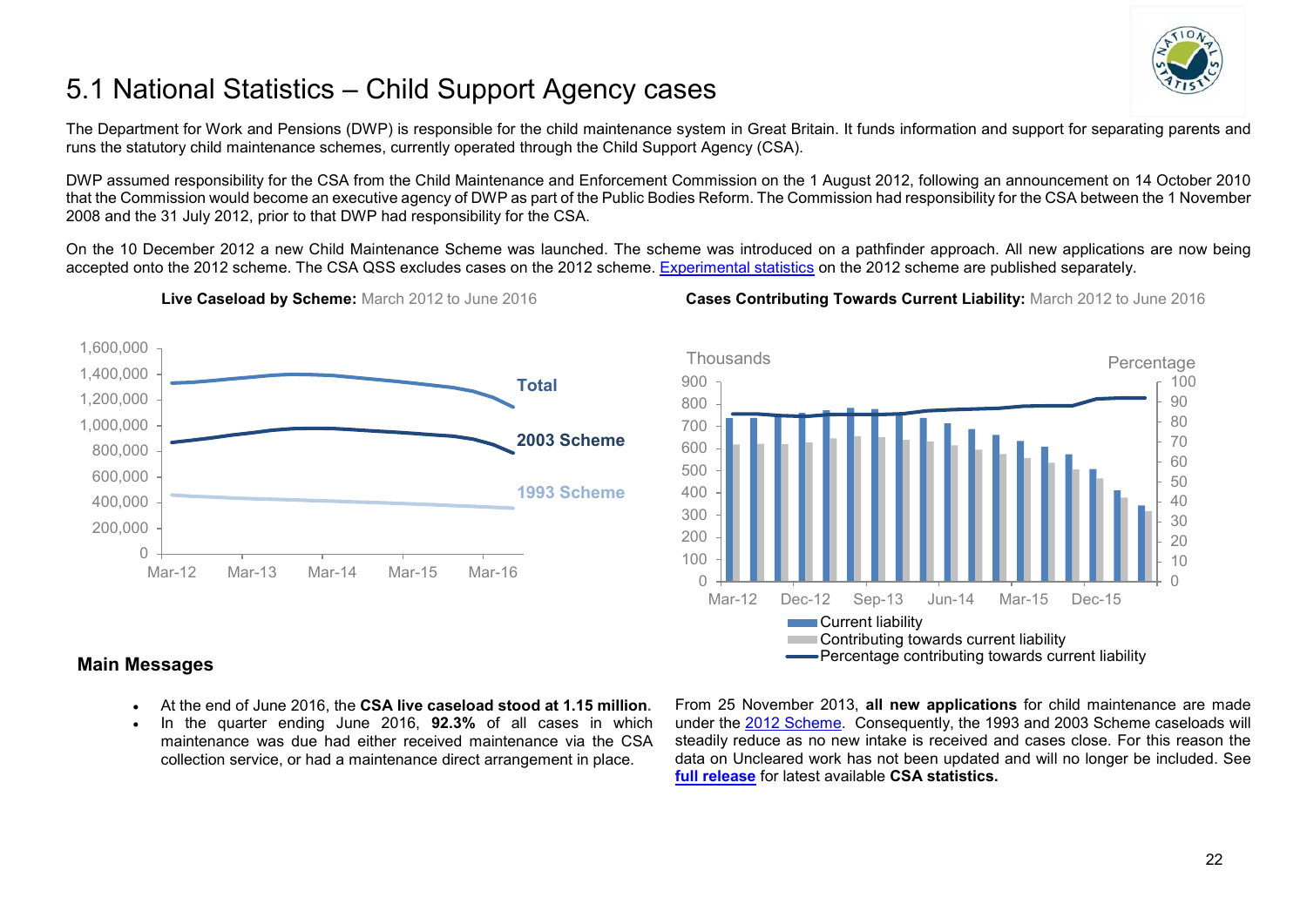

### <span id="page-22-0"></span>5.2 National Statistics – Maternity Allowance

Maternity Allowance (MA) is usually paid to women who have worked and paid full National Insurance (NI) contributions in the relevant test period, and who don't qualify for Statutory Maternity Pay. Maternity Allowance is paid for 39 weeks, at the earliest starting 11 weeks before the baby is due. If the woman does any paid work during this period, she cannot get the allowance for that time. It is payable at various rates, dependent on circumstances.

#### **The number of people on Maternity Allowance varies slightly throughout the year, but is fairly consistent over time**

All Maternity Allowance cases (current spells): February 2010 to May 2016



#### The average weekly payment in May 2016 for those spells (across All rates) commencing in the period 1st December 2015 to 31st May 2016 was **£139.58**.

#### **Main Messages**

At May 2016, there were **60 thousand current spells of Maternity Allowance** across all areas (including Overseas) of whom 2% of claimants were aged under 20, 17% were aged 20-24, 29% were aged 25-29, 29% were aged 30-34, 18% were aged 35-39 and 4% were aged 40 or over.

**Maternity Allowance spells by age at May 2016**



See **[Tables](https://www.gov.uk/government/collections/maternity-allowance-quarterly-statistics)** for supporting **Maternity Allowance** data and additional breakdowns.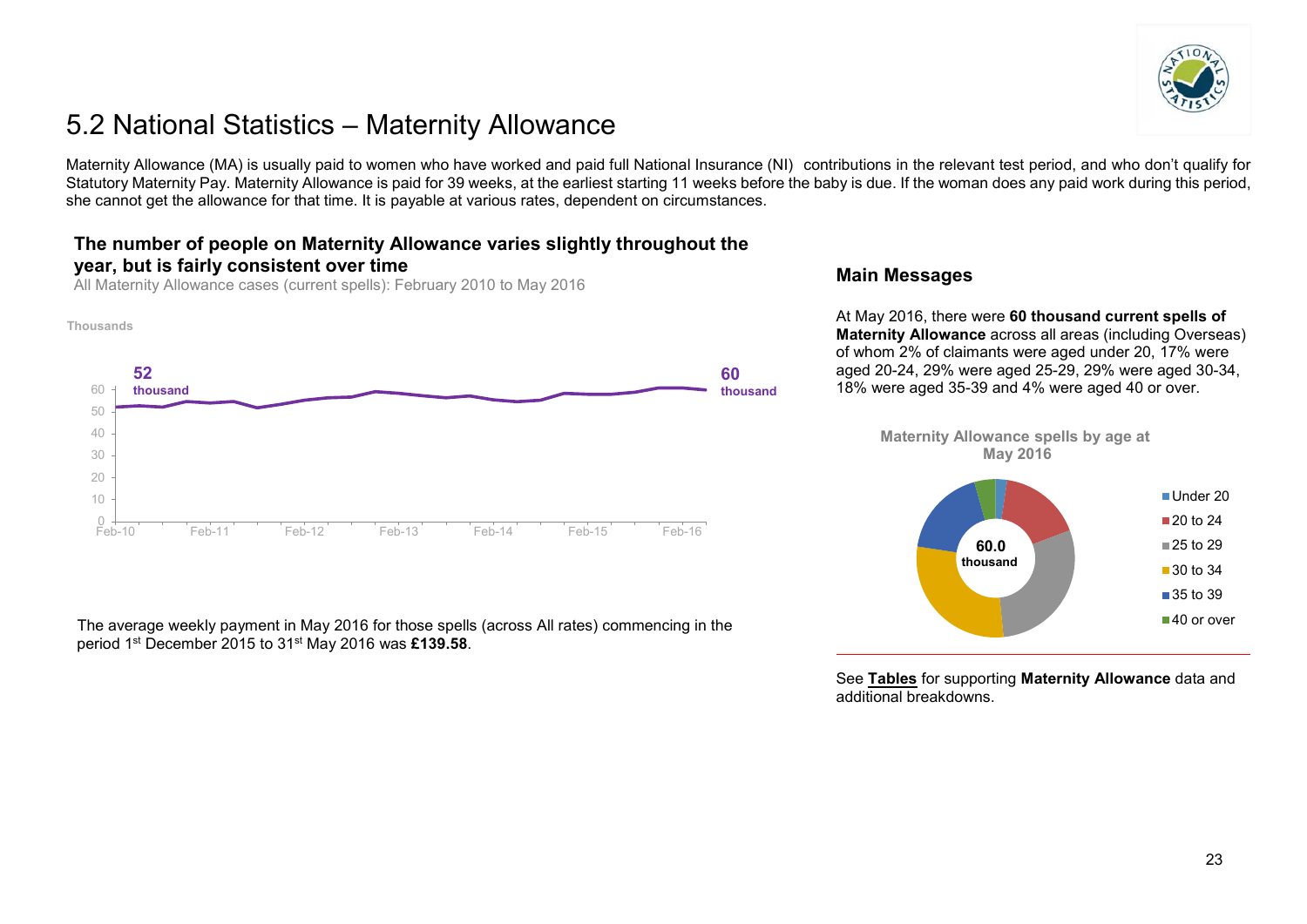

### <span id="page-23-0"></span>6.1 National Statistics – Housing Benefit

Housing Benefit (HB) was introduced on 1st April 1983 and is an income-related benefit designed to help people on low incomes pay for rented accommodation whether in or out-of-work*.* [Universal Credit](https://www.gov.uk/government/collections/universal-credit-statistics) was introduced in April 2013 and will abolish Housing Benefit as it is rolled out.

#### **The number of people on Housing Benefit is generally decreasing**

Housing Benefit recipients: June 2012 to August 2016





Further information on **Housing Benefit** can be found via **[Stat-Xplore](https://stat-xplore.dwp.gov.uk/)** which provides users with an interactive visualisation tool to produce charts, graphs and tables, downloadable in a number of different formats. A set of summary tables on **Housing Benefit** claimants can also be found **[here](https://www.gov.uk/government/collections/housing-benefit-and-council-tax-benefit-caseload-statistics--2)**.

#### **Main Messages**

.

At August 2016, there were **4.62 million recipients of Housing Benefit**, of whom almost three-quarters were aged under 65. **The average weekly amount of Housing Benefit was £96.23.**

**68.9%** of Housing Benefit recipients were **tenants in the Social Sector**.

**87.4%** of the 1.43 million Private Sector Housing Benefit recipients were **receiving the Local Housing Allowance**.

**61.1%** of Housing Benefit recipients were **also in receipt of Income Support, income-based Jobseeker's Allowance, income-based Employment and Support Allowance or Pension Credit (Guarantee Credit).**

As at August 2016, **422 thousand** Housing Benefit claimants (of working age) **had a reduction to their Housing Benefit weekly award amount as a result of the removal of the spare room subsidy**. This represents less than 10 per cent of the total Housing Benefit caseload.

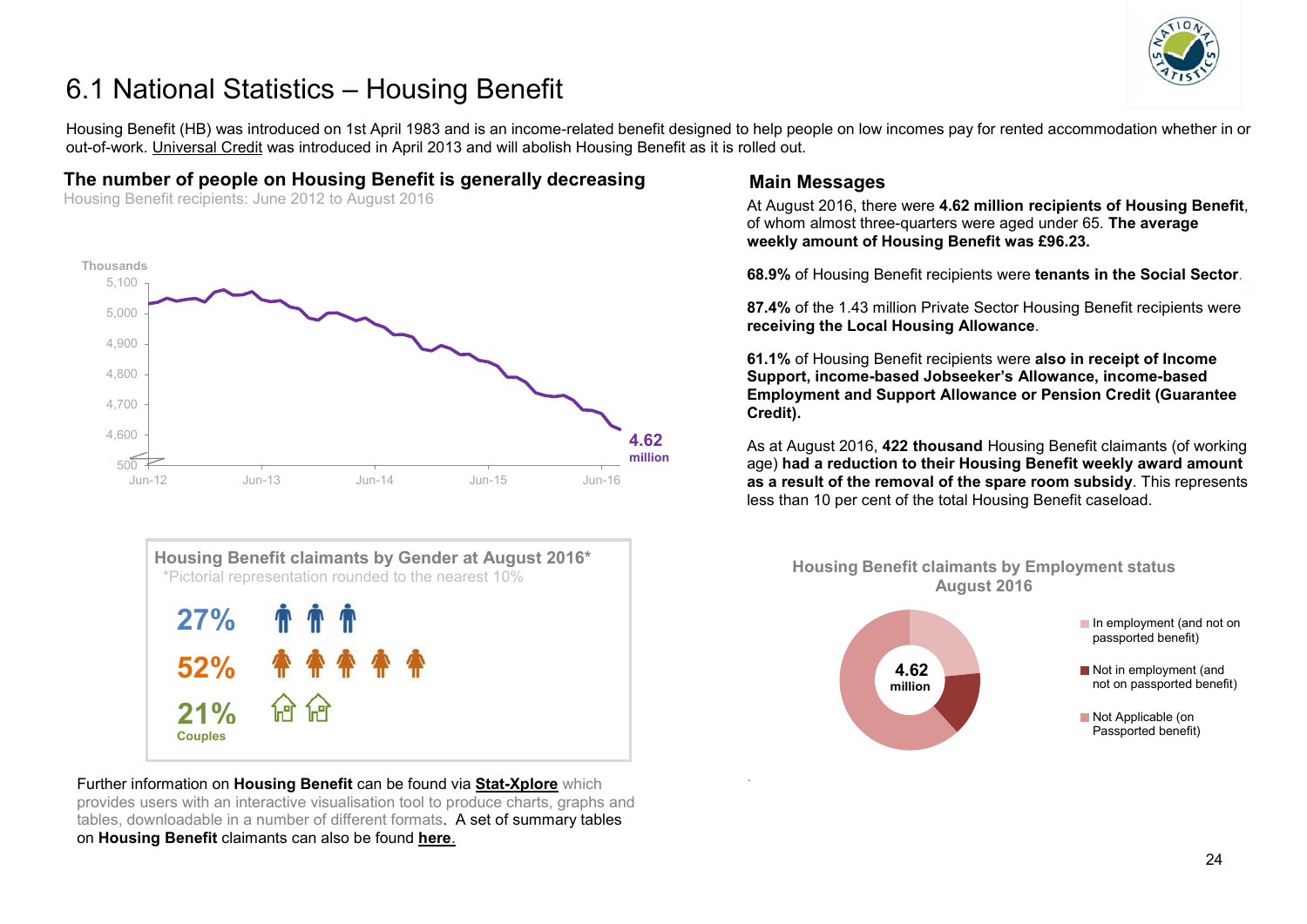### <span id="page-24-0"></span>About these statistics

<span id="page-24-1"></span>[Universal Credit](https://www.gov.uk/government/collections/universal-credit-statistics) was introduced in pathfinder areas of North West England in April 2013. Since October 2013, it has progressively been rolled out to other areas. Universal Credit will be replacing income-related Employment and Support Allowance, income–based Jobseeker's Allowance, Housing Benefit, Income Support, Working Tax Credit and Child Tax Credit. It is now available in all Jobcentre Plus offices to single claimants, and is being expanded across the country to include all claimant types via the full service. Please note, due to the incorporation of data on full service claimants in this quarter's release, figures in the publication are subject to revision and are not comparable to last quarter's publication. Users are advised to obtain the new time series from [Stat-Xplore.](https://stat-xplore.dwp.gov.uk/) Claims figures have been aligned to the count date for starts and the number of people on Universal Credit. Please see the [background information](https://www.gov.uk/government/publications/universal-credit-statistics-background-information-and-methodology) document for more detail.

The ONS [Experimental Claimant Count](https://www.nomisweb.co.uk/query/select/getdatasetbytheme.asp?theme=72) is the headline indicator of the number of people claiming benefits principally for the reason of being unemployed. Prior to May 2013 the Claimant Count was Jobseeker's Allowance only but since then has included Universal Credit claimants.

- From May 2013 to October 2013, the Claimant Count included all Universal Credit claimants including those both in and out of work. Figures for this period are likely to overstate the number of unemployed Universal Credit claimants.
- From November 2013 to March 2015, the Claimant Count included all Universal Credit claimants who had not worked in the reference **period**. This is an improved estimate of the number of unemployed Universal Credit claimants at a point in time, but will understate the number as it excludes some claimants who were not in work on the reference **date**.
- From April 2015 onwards, the Claimant Count includes all Universal Credit claimants who are required to actively seek and be available for work, which will include some claimants who are in work with very low earnings, on the reference date. This measure more closely matches the definition of the Claimant Count stated above.

The age at which men and women reach State Pension age is gradually increasing. There are also changes to the way users can analyse benefit recipients as a proportion of the working population. The changes will introduce a small increase to the number of working age benefit recipients and a small reduction to the number of pension age recipients. More information can be found in the [State Pension age methodological note.](https://www.gov.uk/government/uploads/system/uploads/attachment_data/file/181343/spa-timetable.pdf)

### **Notes**

#### **Known issues, changes and revisions**

This release includes the new State Pension caseload and average weekly award amount for the first time. The new State Pension was introduced for people reaching State Pension age from 6 April 2016 and this release of State Pension is at 31 May 2016. Further information on the new State Pension can be found [here.](https://www.gov.uk/new-state-pension)

DWP releases Official Statistics into the public domain through a few different formats. One of these is the [Tabulation Tool](https://www.gov.uk/government/collections/dwp-statistics-tabulation-tool) that lets people make their own tables and download them. It contains Official Statistics on a range of our benefits. This release of the Tabulation Tool will be the last update as we move our statistics onto our modern statistical release tool: [Stat-Xplore.](https://stat-xplore.dwp.gov.uk/) Alongside, almost everything on the Tabulation Tool is also on [NOMIS](https://www.nomisweb.co.uk/Default.asp) and we will keep updating NOMIS. Please see [feedback](https://www.gov.uk/government/publications/tabulation-tool-questionnaire-statistical-notice) to the user questionnaire.

Due to unforeseen technical problems the Benefit Flows Tabulation Tool, due for release alongside the Statistical Summary, has been delayed. Further updates will be posted on Gov.uk and in the "Welfare and Benefits" community at http://www.statsusernet.org.uk.

A background and methodology document can be found on the Jobseeker's Allowance and Employment and Support Allowance sanctions statistics collection page [here](https://www.gov.uk/government/collections/jobseekers-allowance-sanctions)